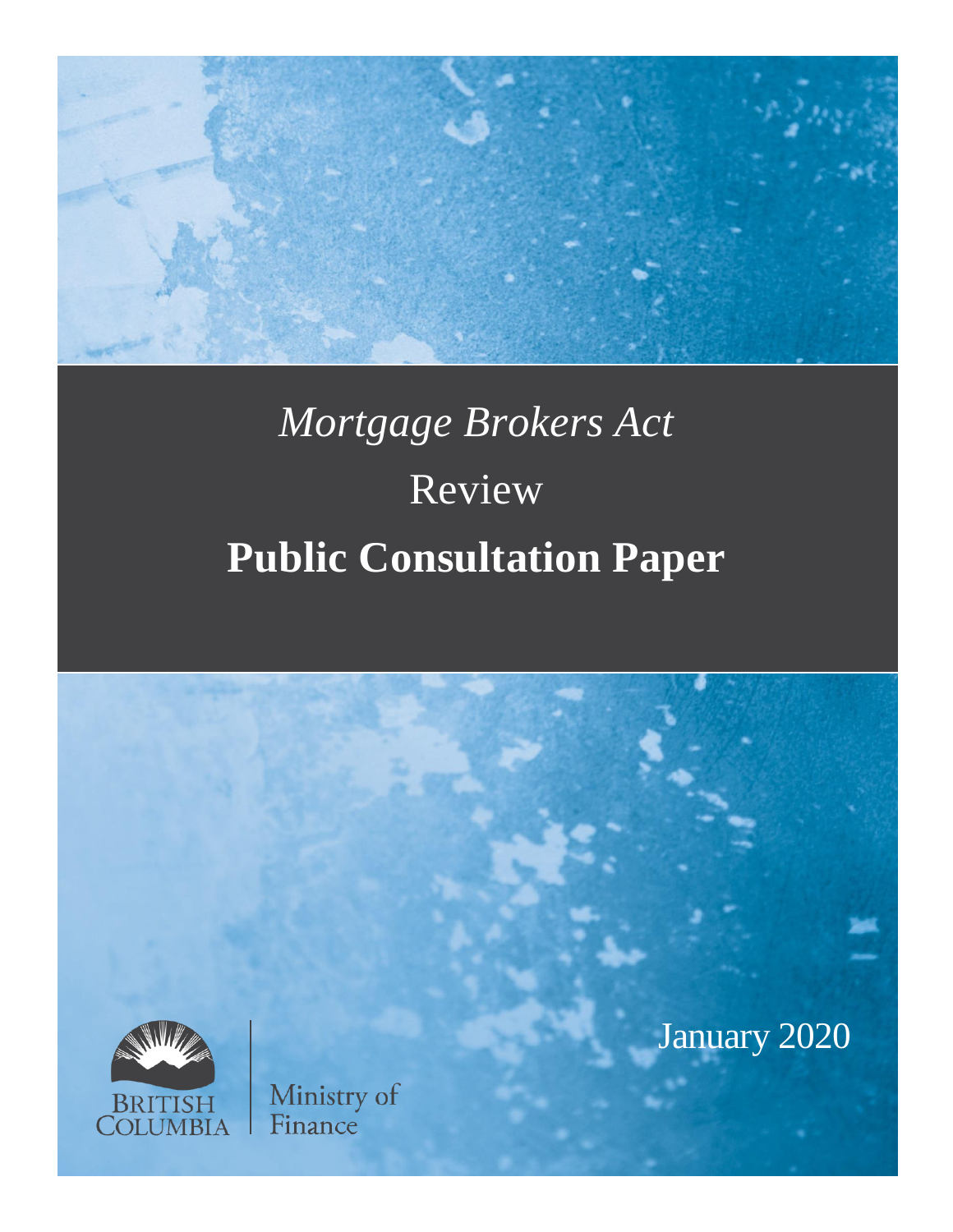## **MORTAGE BROKERS ACT REVIEW**

# PUBLIC CONSULTATION PAPER

#### **TABLE OF CONTENTS**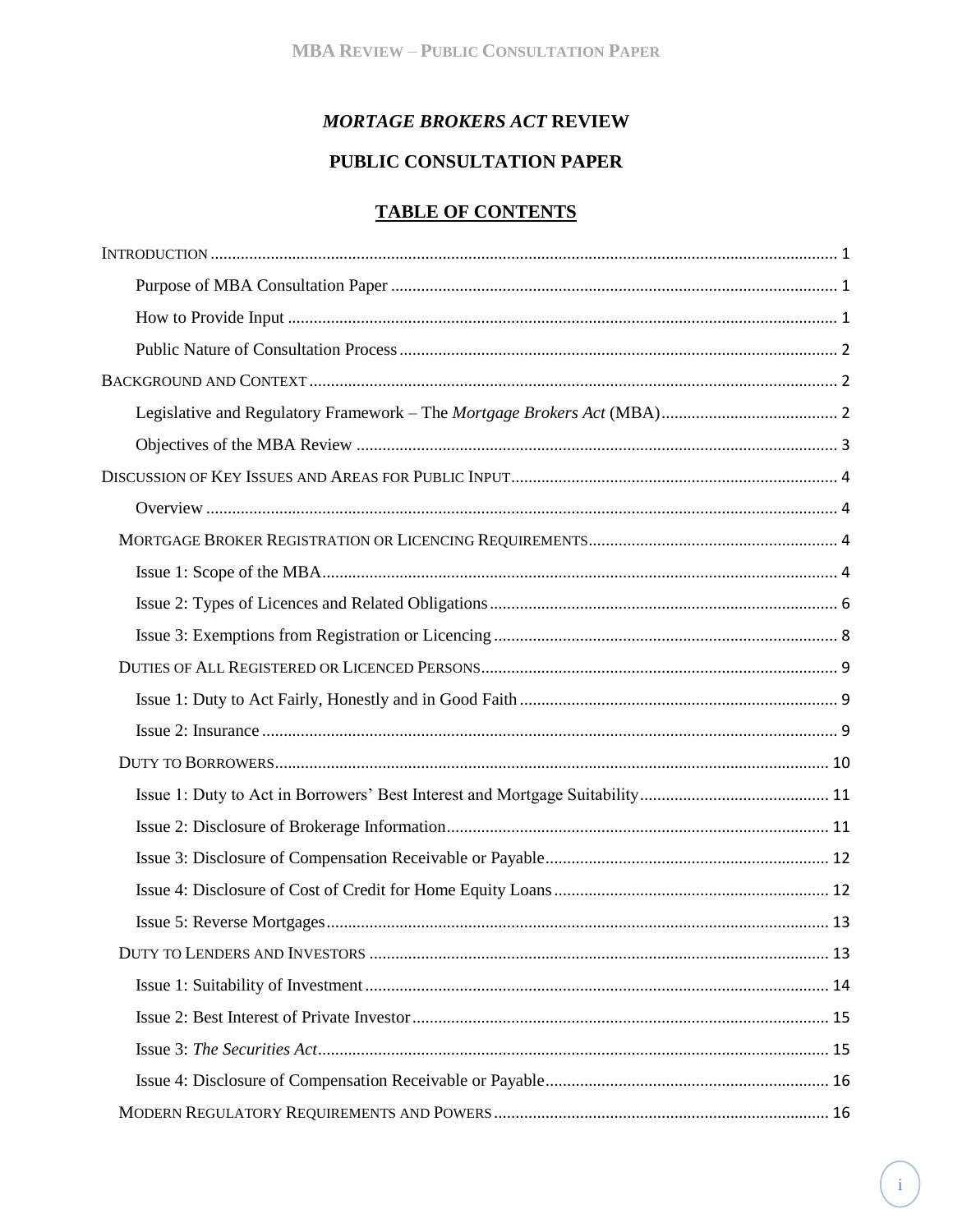#### **MBA REVIEW - PUBLIC CONSULTATION PAPER**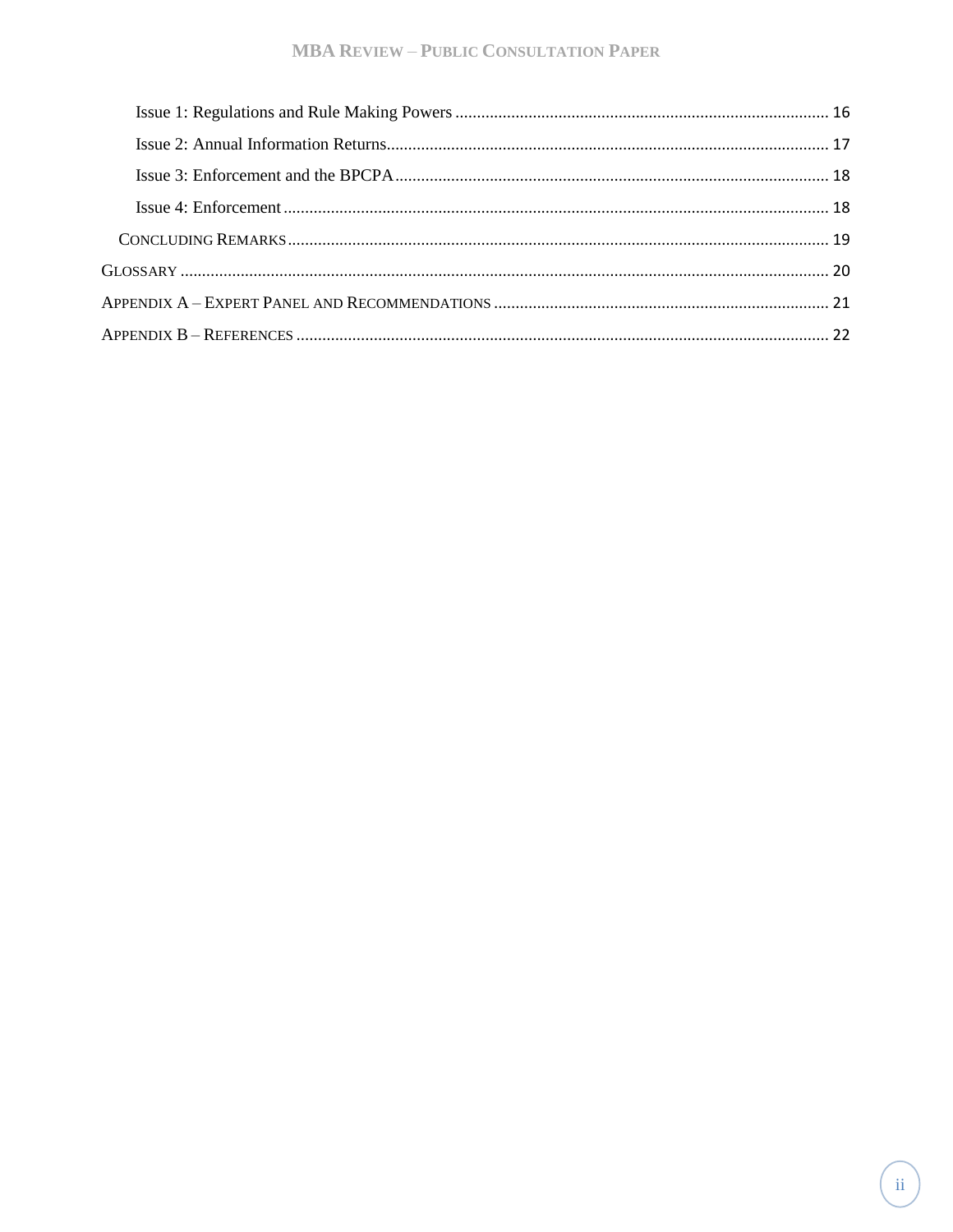# <span id="page-3-0"></span>**INTRODUCTION**

The *Mortgage Brokers Act* (MBA) was originally enacted in 1972 as consumer protection legislation in response to an increased number of mortgage brokers and complaints of gross and unconscionable interest rates and fees. At the time, mortgage brokers were considered the lenders of last resort; however, over the years the industry has changed and has become part of the mainstream financial market.

Although it has been amended several times since its enactment, the MBA has not kept pace with evolving national and international standards in consumer protection, changes in the financial services market and emerging issues such as money laundering in the real estate market.

The 2018 Expert Panel on Money Laundering in BC Real Estate described the MBA as antiquated and recommended replacing the MBA with a modern statute to regulate all those in the business of mortgage lending, with few exceptions.

#### <span id="page-3-1"></span>**Purpose of MBA Consultation Paper**

The purpose of this consultation is to elicit discussion and feedback from stakeholders on the Expert Panel on Money Laundering in Real Estate's recommendation<sup>1</sup> to replace the MBA with modern legislation that would:

- establish business authorization requirements for all mortgage lenders, with the possible exception of individuals lending to a small number of friends and family;
- make a distinction between regulation of the intermediary function and the lending function, with appropriate provisions for both aspects of the industry;
- establish a governance structure with designated management responsible for compliance within mortgage intermediaries and mortgage lenders, as well as compliance requirements placed on employees within the organization; and
- include modern regulatory powers and requirements.

After the consultation period, Ministry staff will analyze feedback and prepare policy proposals for the consideration of government. Ultimately, the replacement of the MBA is subject to consideration and approval by the Minister of Finance and Cabinet, and approval of the Legislature of British Columbia.

#### <span id="page-3-2"></span>**How to Provide Input**

**Submissions and comments must be received by March 13, 2020 and may be transmitted electronically to mbareview@gov.bc.ca.**

 $\overline{a}$ 

<sup>&</sup>lt;sup>1</sup> See Appendix A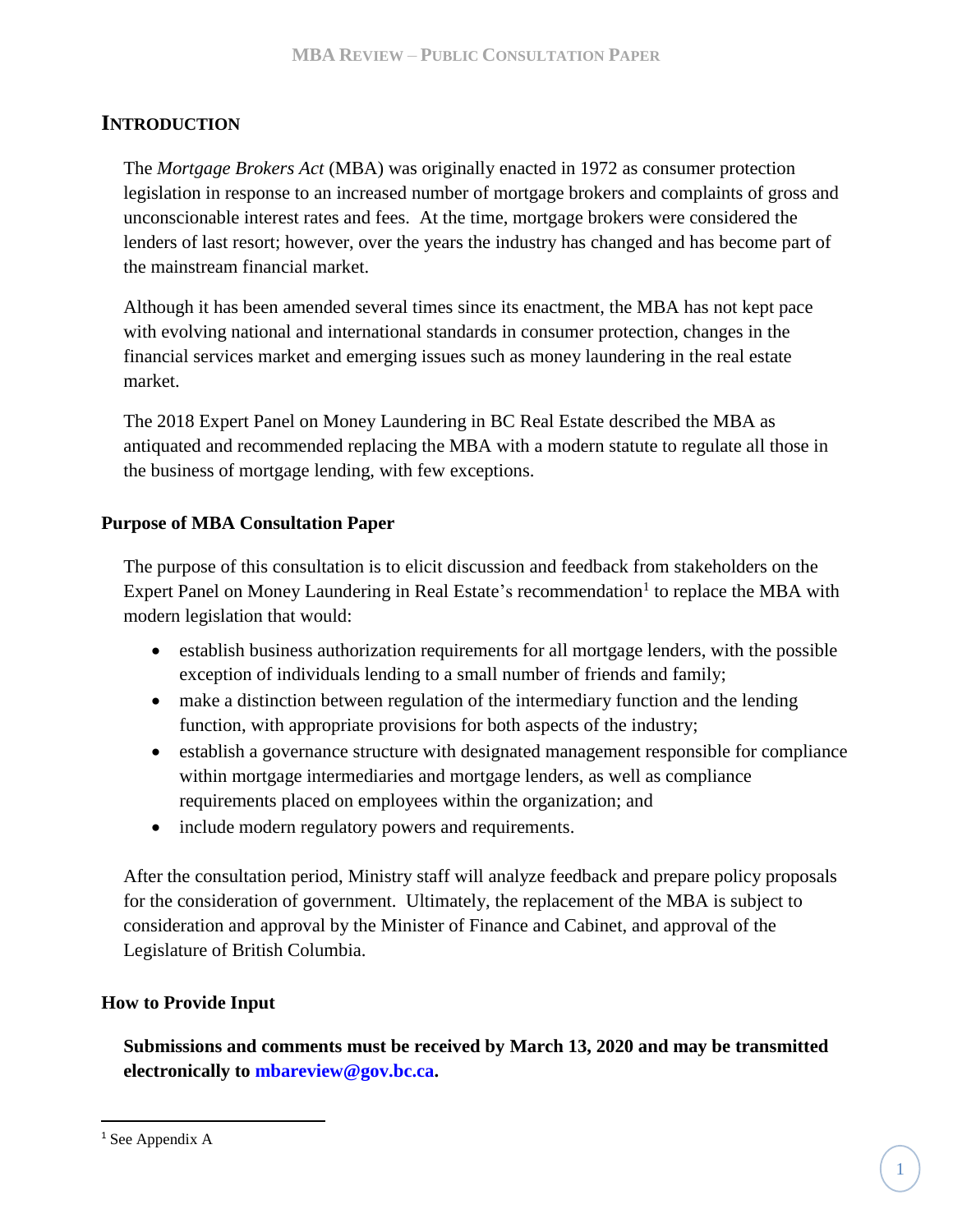Submissions and comments may also be mailed to:

Attn: Policy & Legislation Division MBA Review Ministry of Finance PO Box 9418 Stn Prov Govt Victoria BC V8W 9V1

## <span id="page-4-0"></span>**Public Nature of Consultation Process**

Please note that this is a public consultation process and, unless confidentiality is specifically requested, comments and submissions may be disclosed to other interested parties or made publicly available.

If certain comments should not be shared publicly with other parties, please clearly indicate that in the submission or covering letter. However, please note that all submissions received are subject to the *Freedom of Information and Protection of Privacy Act* and, even where confidentiality is requested, this legislation may require the Ministry to make information available to those requesting such access.

# <span id="page-4-1"></span>**BACKGROUND AND CONTEXT**

## <span id="page-4-2"></span>**Legislative and Regulatory Framework – The** *[Mortgage Brokers Act](http://www.bclaws.ca/Recon/document/ID/freeside/00_96313_01)* **(MBA)**

The MBA provides a framework for the regulation of mortgage brokers in BC and creates a Registrar of Mortgage Brokers (the Registrar). The Registrar was a part of the Financial Institutions Commission and has now become a part of the BC Financial Services Authority (see below). The MBA provides the Registrar with the power to investigate complaints and to suspend and cancel registrations.

Although the MBA has been amended several times, most notably in 1998 to protect investors following discovery of the Eron Mortgage fraud, the financial services market has changed profoundly. Examples of the degree of change include the type of mortgage products available, securitization of mortgage pools (i.e. asset-backed commercial paper), reverse mortgages, syndicated mortgage investments, the emergence of non-traditional mortgage lenders and the increased role of mortgage brokers as intermediaries in arranging mainstream residential mortgages.

Many provinces that first enacted mortgage broker legislation in the 1970s have since modernized their legislation. Manitoba rewrote their MBA in 1987, Ontario in 2006, Saskatchewan in 2007 and New Brunswick in 2016.

The results of a recent review of Ontario's legislation, published in September 2019 focussed on streamlining processes and reducing regulatory costs. Specific recommendations from the review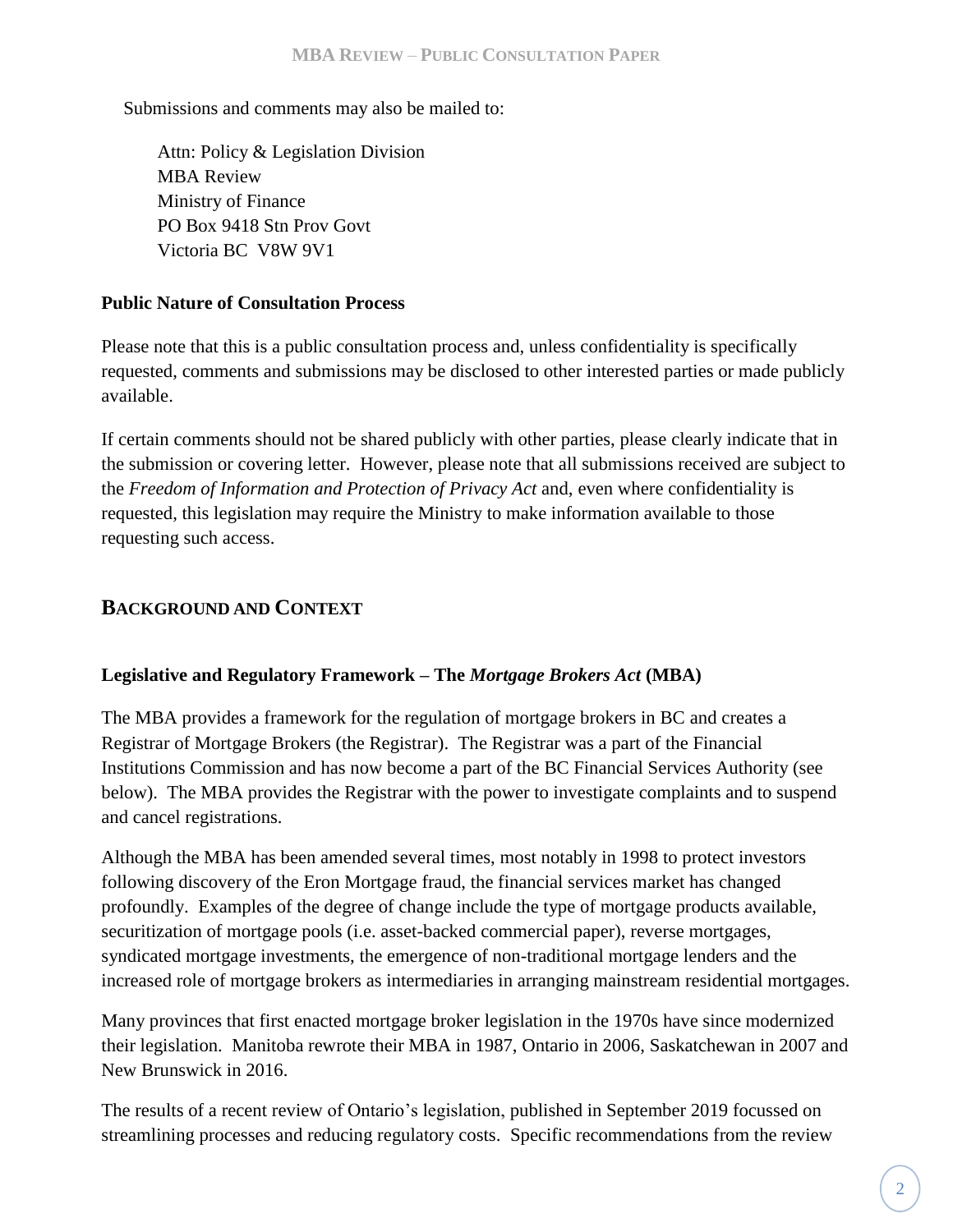would raise the sector's professional and education standards, boost protections for homebuyers and assist in the fight against money laundering.

Adopting best practices and promoting legislative consistency across provinces where feasible ensures consumer protection and promotes a fair and stable market across jurisdictions, helping to create certainty in the market place.

## **The BC Financial Services Authority (BCFSA)**

The *Financial Services Authority Act*, which received Royal Assent May 16, 2019, established the BC Financial Services Authority (BCFSA) as a new Crown entity that replaces the Financial Institutions Commission (FICOM). On November 1, 2019, FICOM was dissolved and the Authority took on all of FICOM's regulatory responsibilities, including the regulation of mortgage brokers.

The establishment of the BCFSA reflects government's commitment to building a modern, efficient, and effective regulatory framework to respond to a rapidly changing financial services industry and new risks to consumers.

The Ministry is targeting fall 2020 to bring forward new legislation to include real estate in BCFSA's mandate by spring 2021. The BCFSA will fully leverage expertise and best practices across regulated industries, including mortgage brokers, real estate, insurance, trusts, credit unions, and pensions.

## <span id="page-5-0"></span>**Objectives of the MBA Review**

Financial sector stability and consumer protection remain core priorities for government. These priorities are balanced with the need to ensure that the industry is not unduly burdened and that regulations do not stifle innovation or create barriers to new entrants.

The ultimate goal is a regulatory framework that helps to ensure that British Columbians continue to benefit from a financial services sector that is strong, stable, and inspires public confidence and trust.

The following objectives provide a framework to guide the analysis of issues during the review to:

- $\triangleright$  Reflect recognized national and international standards, while respecting the context of the BC marketplace including the size, scope and diversity of the industry.
- ➢ Enable early detection, timely intervention and resolution of issues.
- ➢ Promote clear, consistent and harmonized regulation.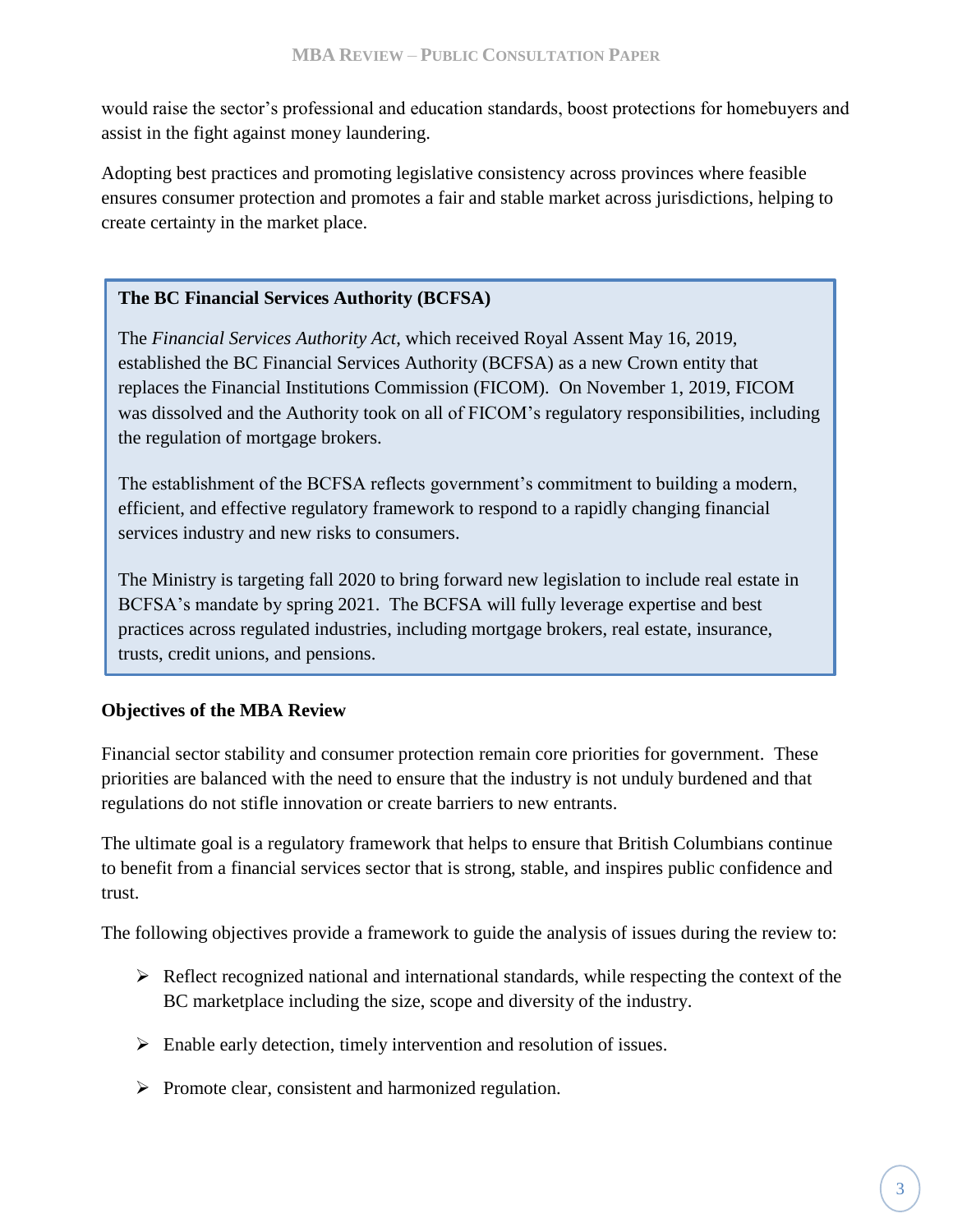➢ Foster an environment that promotes industry growth, innovation, and responsible business conduct.

Broadly speaking, the Ministry is proposing to meet these objectives by developing legislation that clearly sets out current best practices by:

- ➢ Requiring licensing of all mortgage brokering with limited exemptions.
- $\triangleright$  Providing for minimum standards of conduct and a duty of care to consumers.
- ➢ Requiring transparency and disclosure in mortgage transactions.
- ➢ Providing enhanced disclosure and reporting requirements for more complex products.
- $\triangleright$  Reducing regulatory gaps, leveraging work done in other provinces and respecting existing inter-jurisdictional agreements.

# <span id="page-6-0"></span>**DISCUSSION OF KEY ISSUES AND AREAS FOR PUBLIC INPUT**

#### <span id="page-6-1"></span>**Overview**

The remainder of this paper sets out in summary form what replacing the current MBA with more modern provincial legislation could look like. For each issue, a description of the current approach and possible changes are discussed. Please note that the issues have been numbered for ease of reading and discussion and do not reflect any sort of ranking.

In addition to the issues listed below, the government is also seeking feedback on any other reforms that could be considered or aspects of the MBA that are working well and that should be retained.

#### <span id="page-6-2"></span>**MORTGAGE BROKER REGISTRATION OR LICENCING REQUIREMENTS**

Building on national and international best practices, a modern MBA would establish business authorization requirements for all mortgage brokers and lenders except in circumstances of low consumer risk, such as individuals lending to a small number of friends and family. The authorization requirements would be supplemented by targeted consumer protection measures relevant to the borrower, lender or investor.

<span id="page-6-3"></span>Ideally, the governance structure would impose clear accountability, requiring a brokerage to designate an individual responsible for managing the conduct of the business and supervision of employees and place compliance requirements on both the brokerage and the employees.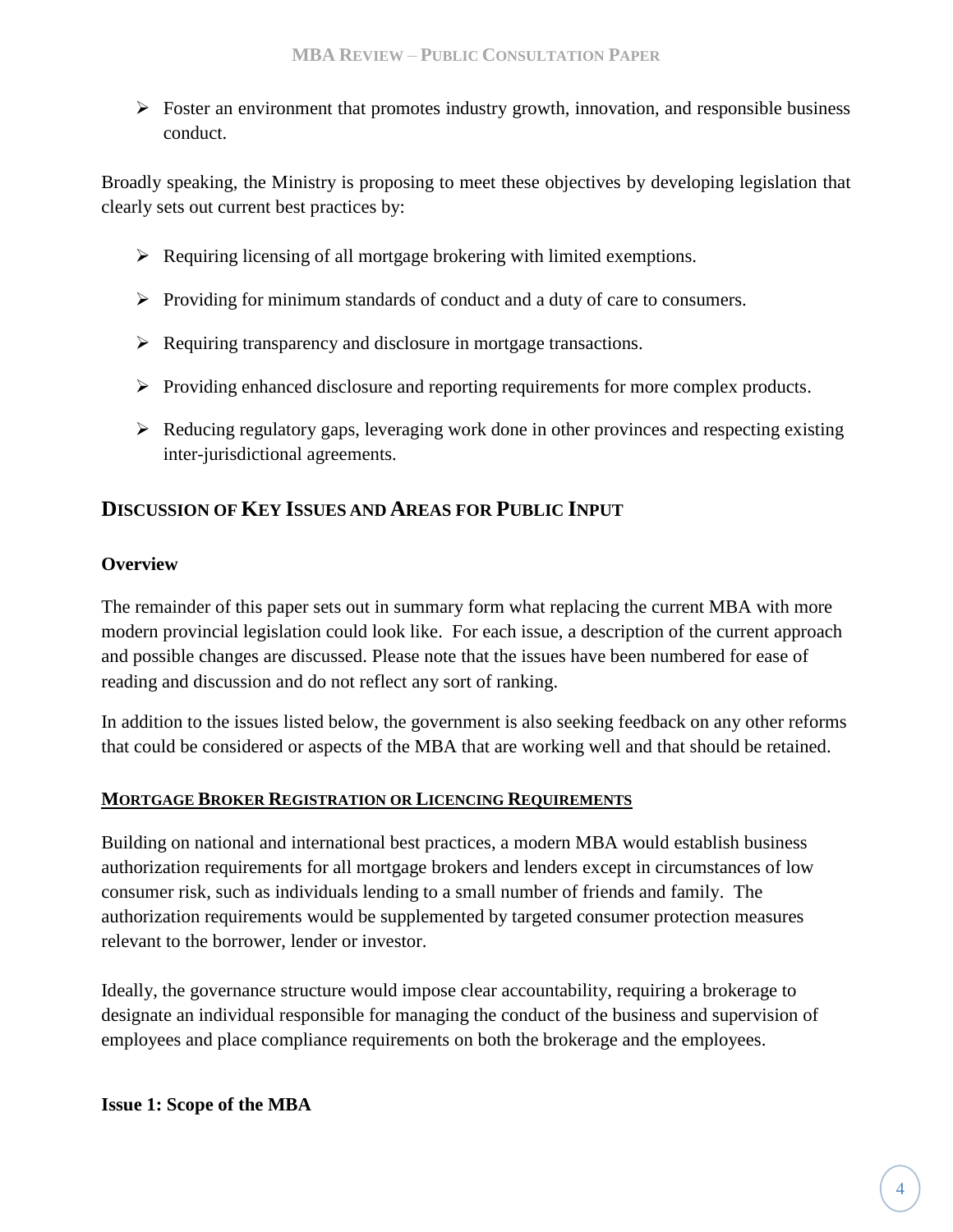As noted in the 2012 consultation paper, the original goal of the MBA was to protect consumers from harsh and unconscionable mortgage transactions. At the time, less reputable brokers were tacking on fees to the face rate of a mortgage without disclosing the impact of the fees on the true cost of borrowing. To address this, the MBA required persons carrying on activities captured by the definition of "mortgage broker" to register their business address and provide borrowers with true cost of borrowing disclosure if the mortgage broker charged a finder's fee or other charge.

Under the current MBA, a mortgage broker is a person who engages in any of the following activities:

- (a) carries on a business of lending money secured in whole or in part by mortgages, whether the money is the mortgage broker's own or that of another person;
- (b) holds himself or herself out as, or by an advertisement, notice or sign indicates that he or she is, a mortgage broker;
- (c) carries on a business of buying and selling mortgages or agreements for sale;
- (d) in any one year, receives an amount of \$1,000 or more in fees or other consideration, excluding legal fees for arranging mortgages for other persons;
- (e) during any one year, lends money on the security of 10 or more mortgages;
- (f) carries on a business of collecting money secured by mortgages.

Mortgage broker legislation differs from province to province but, broadly speaking, most mortgage broker legislation fulfills a consumer protection mandate by regulating all business activity carried on within the province in respect of:

- lending money secured by a mortgage,
- soliciting a mortgage loan or investment,
- negotiating and arranging a mortgage loan or an investment,
- administering mortgage loans and investments and
- holding one's self out to be a mortgage broker.

While the existing definitions of a mortgage, mortgage broker, and submortgage broker in the MBA captures much of the spirit of the above, there are gaps in the existing legislation.

The key differences between the current MBA and modern mortgage broker legislation are:

• The current definition of "mortgage" is limited to mortgages on real property located in BC and is only expanded to include all mortgages in limited circumstances, such as the disclosures required to be made to lenders. If the intent of the MBA is to ensure all mortgage brokering transactions that include a BC person, or that are carried on in BC, are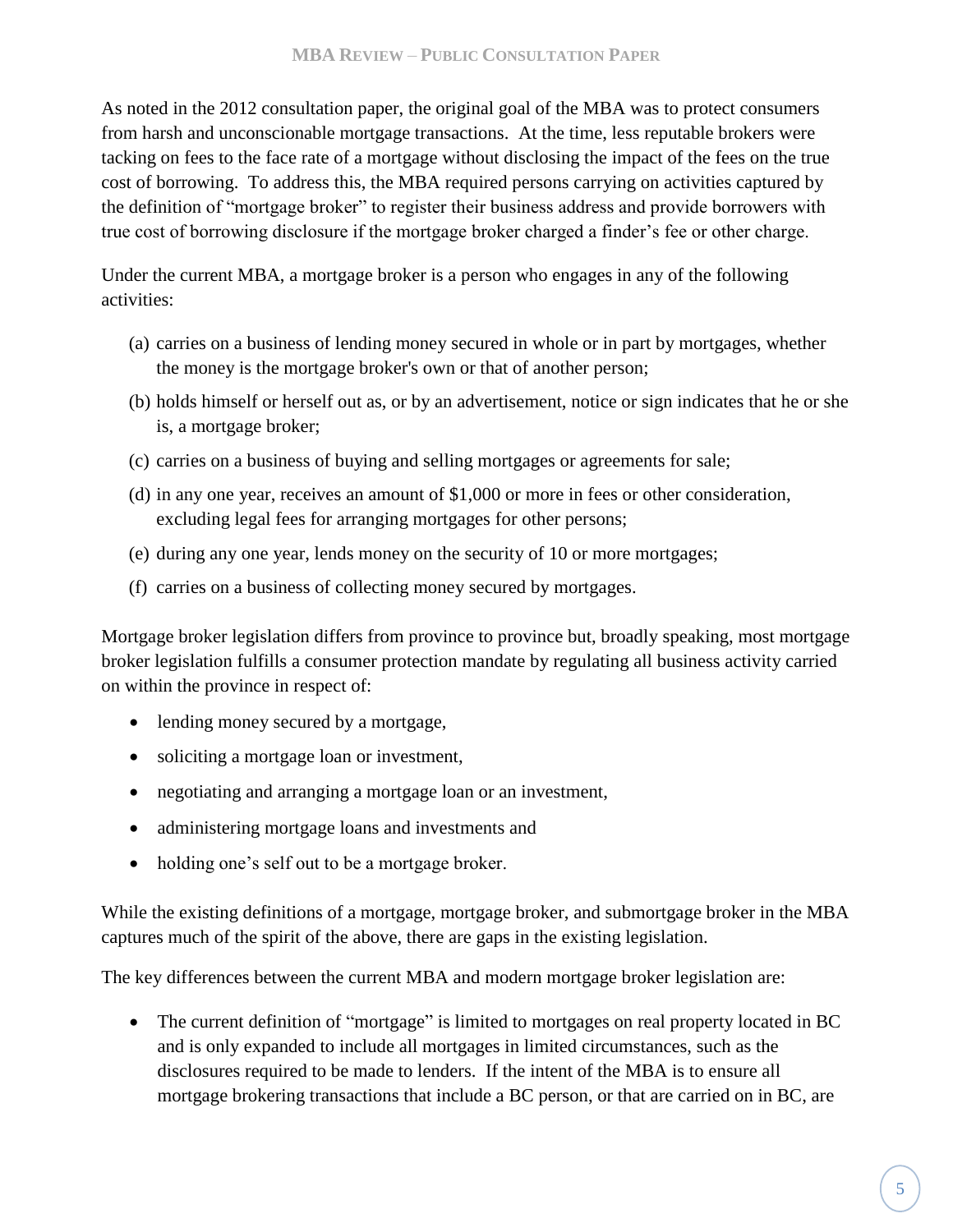regulated<sup>2</sup> the current legislation is not clear. This creates potential gaps in the regulatory framework.

- "Carrying on business" is not defined separately from, but is integral to, the definition of a "mortgage broker." Modern legislation more clearly provides that persons are within the scope of the legislation and are regulated if they meet a two-part test: 1) the person must be "carrying on business;" and, 2) the business activities must be "mortgage brokering activities" or "mortgage administration activities." Such a test would provide more clarity than the current MBA, which sets thresholds of either \$1,000 or more in fees or lending money on the security of 10 or more mortgages above either of which a person is considered a "mortgage broker."
- The MBA does not allow definitions to be expanded to include new business activities as the industry changes without changing the Act. Modern legislation provides the ability to expand the scope of the legislation by regulation. Providing the ability to bring new business activities or ways of doing business by regulation allows the legislative framework to meet the changing needs of consumers and the marketplace in a more timely fashion.

With the current definitions private mortgage lenders may not be regulated unless they meet the existing thresholds. This is the case even if the lender is otherwise lending money secured by mortgages in BC. An estimated 5% of mortgages are originated by unregulated mortgage lenders, or private lenders. This activity can expose consumers to risks that should be mitigated by the MBA.

## Questions:

 $\overline{a}$ 

- 1) Are there any unintended consequences or concerns with amending the scope of the MBA legislation to align with other modern provincial MBA legislation?
- 2) To what extent should private lending be regulated?
- 3) Are there any other mortgage broker or lending activities that should be subject to regulatory oversight?

## <span id="page-8-0"></span>**Issue 2: Types of Licences and Related Obligations**

Currently, the MBA requires persons to register as either mortgage brokers or submortgage brokers. A submortgage broker is an employee of a particular mortgage broker and may carry on the same activities as a mortgage broker.

The MBA places most statutory duties and obligations on the business entity registered as a mortgage broker, while imposing fewer duties on the individuals employed as submortgage brokers.

<sup>2</sup> Other than federally regulated transactions.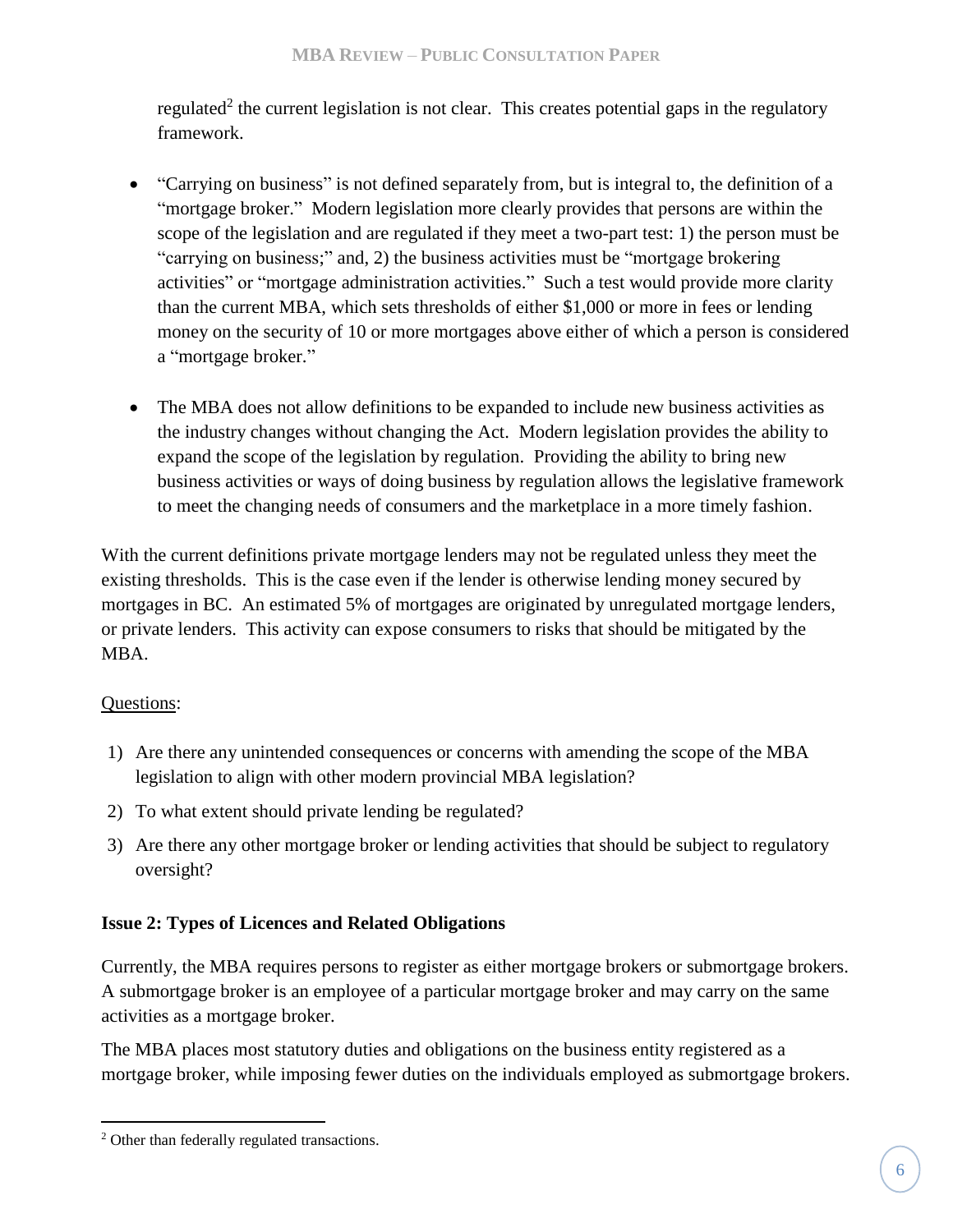To more clearly define the responsibility of mortgage brokers and their relationship with employees, the Registrar requires each mortgage broker, as a condition of registration, to have a submortgage broker act as a designated individual, who is responsible for the conduct of the business entity and all of its submortgage brokers.

Today, mortgage brokers carry out a number of different mortgage related activities, each with different associated risks to the consumer and public. The different risks are not always addressed with the current broad categories of registration. Modern mortgage legislation addresses this issue, at least in part, by distinguishing between persons carrying out different mortgage brokering activities and imposing duties and obligations specific to those activities. Licences are grouped as follows:

- "mortgage brokerage" a business entity that is a corporation, partnership or sole proprietorship that brokers mortgages,
- "mortgage administrator" a corporation that provides administrative services in respect of mortgages, including receiving mortgage payments from borrowers for the benefit of lenders or investors,
- "mortgage associate" an individual who brokers mortgages on behalf of a mortgage brokerage, and
- "managing mortgage broker" an individual who brokers mortgages on behalf of a mortgage brokerage and meets criteria to supervise mortgage associates,

While statutory obligations and responsibilities could vary by license type, all licensees should be required to apply for a licence, pay an annual fee, and comply with the terms of their license and the legislation.

Another possible change from the current application of the MBA in BC is licenses could be continuous. This would eliminate licence renewals, though licences could still be suspended or cancelled.

Under modern mortgage legislation in other jurisdictions, mortgage administrators and brokerages are required to establish policy and procedures to ensure compliance with the legislation. They also have a duty to appoint a managing mortgage broker as a representative in all dealings under the legislation.

## Questions:

- 1) What are the challenges associated with moving to a more modern licencing regime described above?
- 2) Are there disadvantages to continuous licensing the government should consider?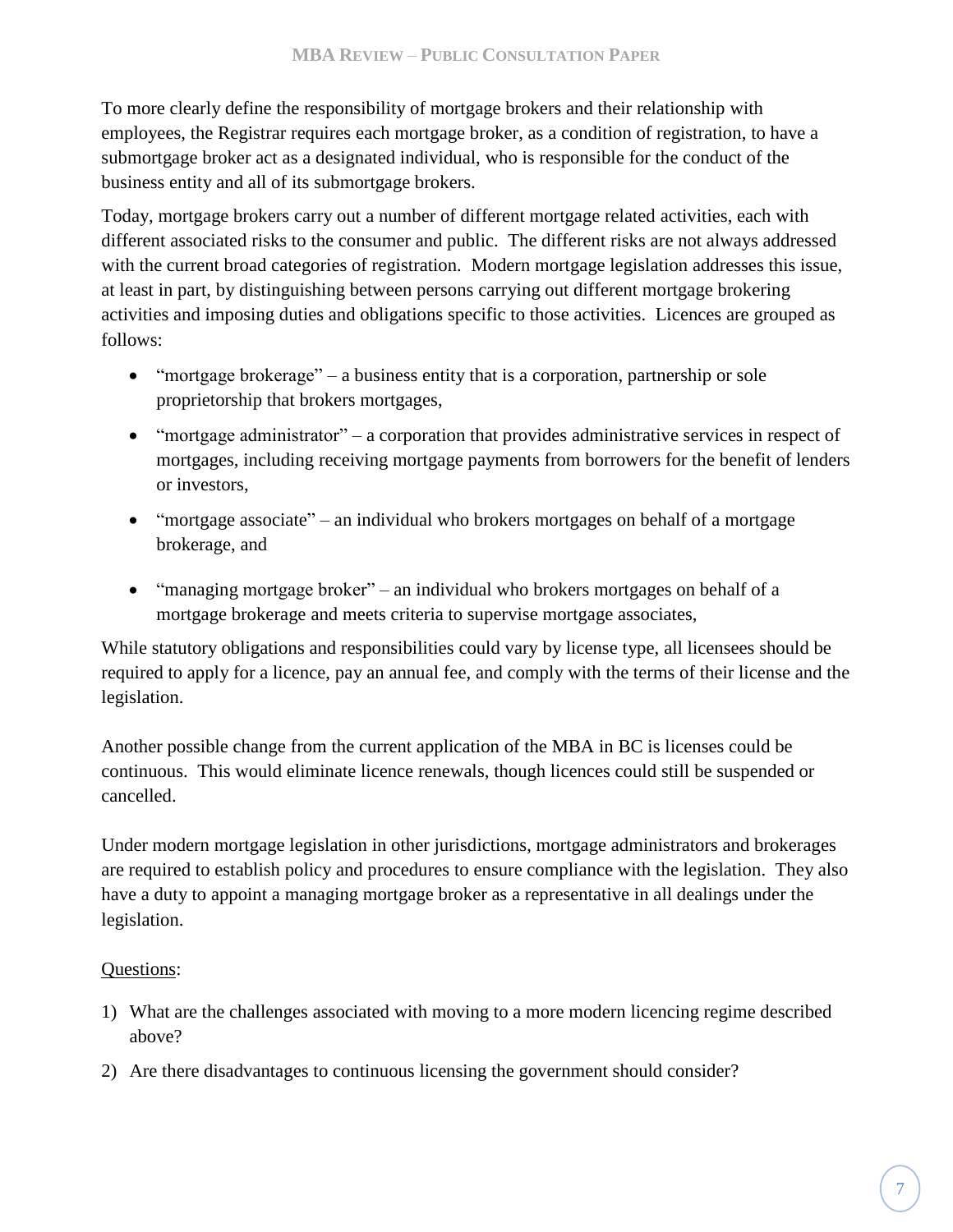## <span id="page-10-0"></span>**Issue 3: Exemptions from Registration or Licencing**

Currently, the MBA provides exemptions from registration to persons who are otherwise subject to equivalent regulation under another Act, including the following persons:

- insurance companies,
- savings institutions (banks, credit unions, extraprovincial trust corporations and subsidiaries of banks that are loan companies),
- a member of the Law Society of British Columbia,
- an employee, or director, of an insurance company or savings institution,
- persons registered under the *Securities Act*, other than exempt dealers, that offer for sale securities of syndicated mortgages and
- a person licensed under the *Real Estate Services Act*, in respect of vendor take-back mortgages.

Additional exemptions are available for:

- persons acting for the government or for an agency of the government,
- a liquidator, receiver, trustee in bankruptcy or a person acting under the authority of any court or an executor or trustee acting under the terms of a will or marriage settlement.
- a person lending money, directly or indirectly, on the security of land to provide housing for the person's employees,
- any other person or class of persons exempted by the Registrar from registration.

Modern mortgage legislation tends to provide similar exemptions from licensing. However, additional exemptions are also provided, including exemptions for:

- o persons acting on behalf of a Crown corporation or agency of any Canadian jurisdiction,
- o persons registered under the *Securities Act* of any Canadian jurisdiction,
- o persons that provide simple referrals, and
- o mortgage lenders who only lend through a licensed brokerage or an otherwise exempt broker.

## Questions:

- 1) In your view, what are the costs or benefits of matching the MBA registration exemptions to parallel modern mortgage legislation?
- 2) Is the exemption from registration for persons lending money on the security of land to provide housing for the person's employees still relevant?
- 3) Are there any other persons currently exempted from registration either under the MBA or modern legislation that should not be exempted?
- 4) Are there any other persons that should be exempted from registration under the MBA?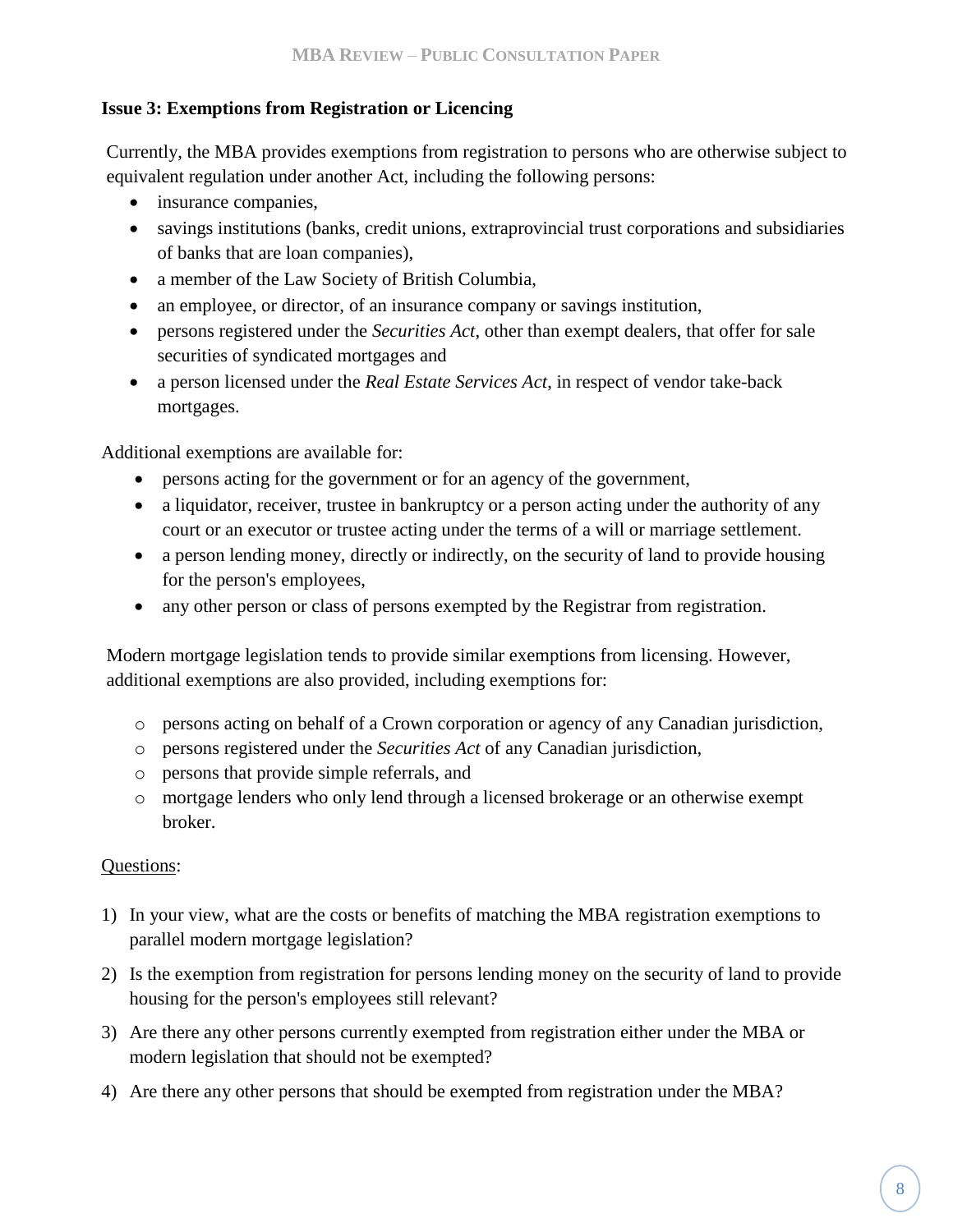## <span id="page-11-0"></span>**DUTIES OF ALL REGISTERED OR LICENCED PERSONS**

The MBA requires mortgage brokers and submortgage brokers to register by filing an application to the Registrar. The required form, any additional requirements, and the fee are set out in the regulation and in guidelines. Applicants are subject to a suitability review.

Modern mortgage legislation, sets out directly in the legislation, duties and obligations that apply to all licensed persons, including the following:

- a duty to act fairly, honestly and in good faith in carrying out licensed activities,
- comply with errors and omission insurance requirements,
- record keeping and retention requirements,
- restrictions on tied selling and
- working capital requirements for persons who handle trust funds.

The legislation is supplemented by regulations or rules that set out how the legislated duties and obligations are to be achieved.

## <span id="page-11-1"></span>**Issue 1: Duty to Act Fairly, Honestly and in Good Faith**

The MBA does not legislate a duty to act fairly, honestly and in good faith.

Generally, financial services providers in the areas of securities, insurance, and real estate should have as an objective, to work fairly and honestly and to exercise good faith in their dealings. This duty already cuts across sectors in BC. BC requires a positive obligation or duty to act honestly in rules created under the *Real Estate Services Act* and the Insurance Council of BC requires good faith as a fundamental aspect of conduct.

Modern mortgage legislation tends to contain such a duty that is consistent with the duties imposed across the financial sector. In addition, to further promote responsible business conduct, the MBA could place a positive obligation or duty for licencees to report industry member misconduct to the regulator.

#### Questions:

- 1) Do you have any concerns with matching modern mortgage legislation to include a duty to act fairly, honestly and in good faith?
- 2) Should a positive obligation to require reporting misconduct be legislated?

#### <span id="page-11-2"></span>**Issue 2: Insurance**

Errors and omissions (E&O) insurance is not currently required in BC under the MBA. This is inconsistent with modern mortgage legislation as well as the requirements placed on other regulated persons (e.g., insurance agents, real estate brokers). E&O insurance is a significant tool in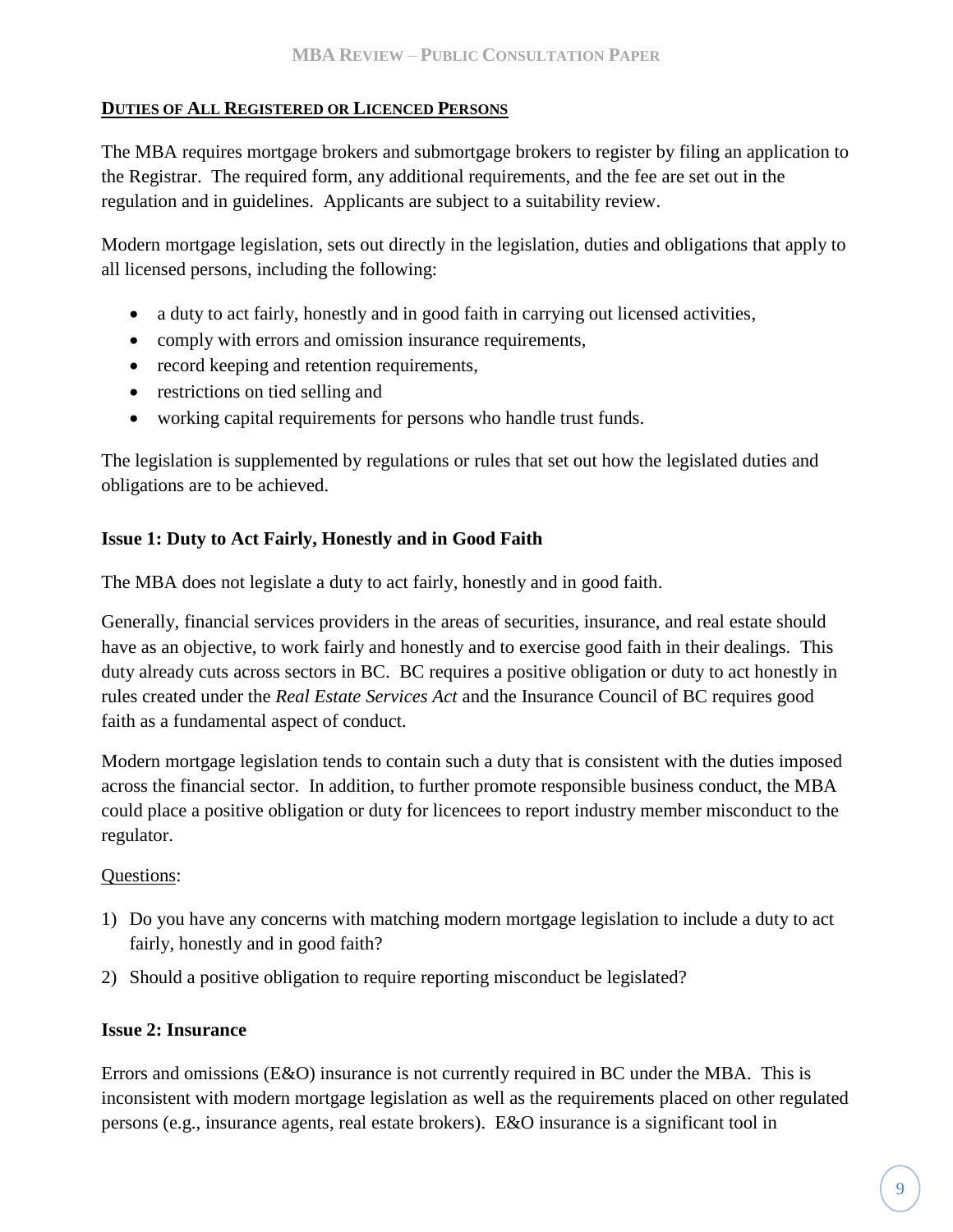consumer protection regimes to ensure funds are available to pay for consumer losses caused by an agent's negligence.

The Mortgage Brokers Regulator's Council of Canada<sup>3</sup> (MBRCC) is currently developing national standards for E&O insurance for mortgage brokering activities.<sup>4</sup> As the national standards are developed, a new MBA would require insurance with a goal to harmonize with other jurisdictions and adopt the national standards for E&O insurance developed by the MBRCC for the protection of consumers.

#### Questions:

 $\overline{a}$ 

- 1) If you are a mortgage broker, do you currently have E&O insurance?
- 2) If you are a mortgage broker, what are your reasons for having or not having E&O insurance?
- 3) Is there any reason why E&O insurance should not be required?

#### <span id="page-12-0"></span>**DUTY TO BORROWERS**

In addition to the general duty to act fairly, honestly and in good faith in carrying out licensed activities, licencees under some modern mortgage legislation have a specific duty to act in the best interest of a borrower.

Acting in the best interest of a borrower means a broker must:

- verify the identity of the borrower, lender or private investor and determine the suitability of mortgage products available to the borrower by taking into account specified factors, including the interest rate, term, amortization period and any other distinguishing features of the mortgage,
- provide information about the brokerage business that a borrower may want to consider in their dealings with the brokerage, including ownership by a mortgage lender or private lender, the name and number of lenders they work with, the fees and remuneration or penalties payable by the borrower,
- disclose all direct or indirect compensation receivable by the brokerage from others, or payable by the brokerage if the borrower enters into the specific mortgage.

The brokerage must keep a record that the above steps took place and obtain acknowledgement, in writing, from the borrower that the steps took place.

 $3$  The MBRCC is comprised of the provincial regulators that are responsible for administering mortgage broker legislation and regulating the industry across Canada. The MBRCC aims to balance consumer protection with an open and fair marketplace and works cooperatively to improve information sharing, promote harmonized regulatory practices and to develop a unified approach to engaging stakeholders on common issues.

<sup>&</sup>lt;sup>4</sup> In support of this initiative, the MBRCC E&O Committee consulted with mortgage brokering stakeholders across Canada. The consultation period closed April 1, 2019.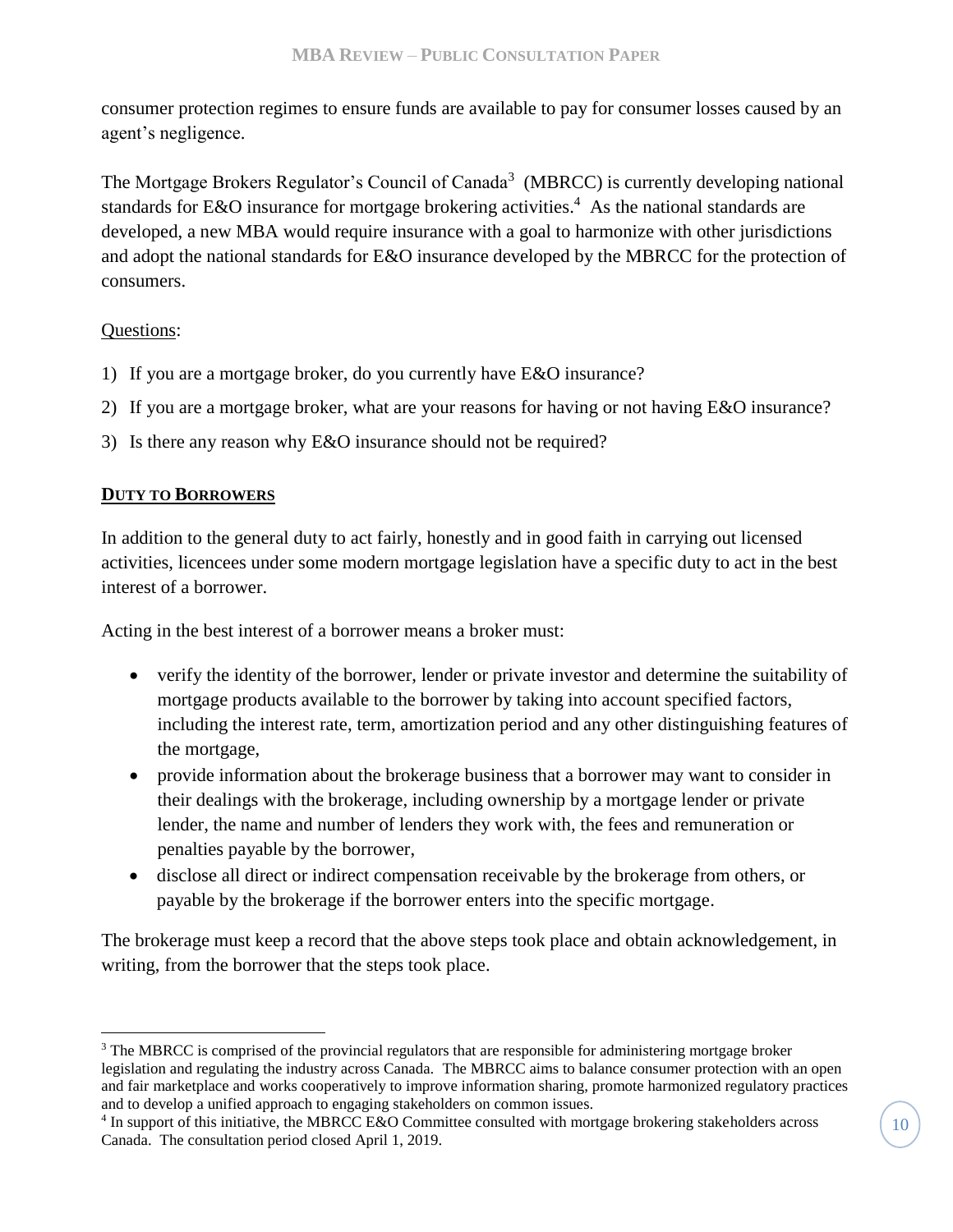Further, the above measures are typically supplemented by additional requirements to disclose the cost of credit and prohibitions against deceptive or unconscionable acts or practices.

### <span id="page-13-0"></span>**Issue 1: Duty to Act in Borrowers' Best Interest and Mortgage Suitability**

The current MBA does not place a duty on a broker to act in the best interest of the borrower nor does it place a duty on a broker to determine if a mortgage product is suitable for the borrower.

The duty to act in the best interest of the borrower is common in modern mortgage legislation and is not unique to Canada. The European Union mortgage credit directive (MCD) sets out a duty to act honestly, fairly, transparently and professionally, considering the rights and interest of the consumer. The United Kingdom, in adopting the MCD, further specifies actions that will tend to show a contravention of the customer's best interest.

The current MBA is out of step with international standards and may create a gap in consumer protection by not requiring a broker to act in the borrower's best interest. Unethical actors may continue to work as brokers and remediation must be sought through other, often more costly channels.

#### Questions:

- 1) What do you consider to be acting in the best interest of the borrower? What parts of that should be required by legislation?
- 2) If a duty is placed on a broker to determine suitability of a mortgage product for a borrower, what factors should a broker consider when determining suitability?
- 3) Are there borrowers who do not require the protection offered by a duty to determine mortgage suitability?

#### <span id="page-13-1"></span>**Issue 2: Disclosure of Brokerage Information**

The current MBA does not require brokerages to provide basic brokerage business information beyond requiring disclosure of potential conflicts of interest (discussed below in Issue 3).

Most modern legislation recognizes that information about the brokerage and the type of services offered, in addition to disclosing potential conflicts of interest, is required to ensure transparency and enable the borrower to make an informed decision. Basic brokerage information that must be provided to a borrower and maintained on record would include the following:

- if the brokerage is owned by a mortgage lender or private investor, the name of that mortgage lender or private investor;
- the name and number of lenders or private investors,
- the steps that the brokerage took to confirm the identity of the lender and private investor,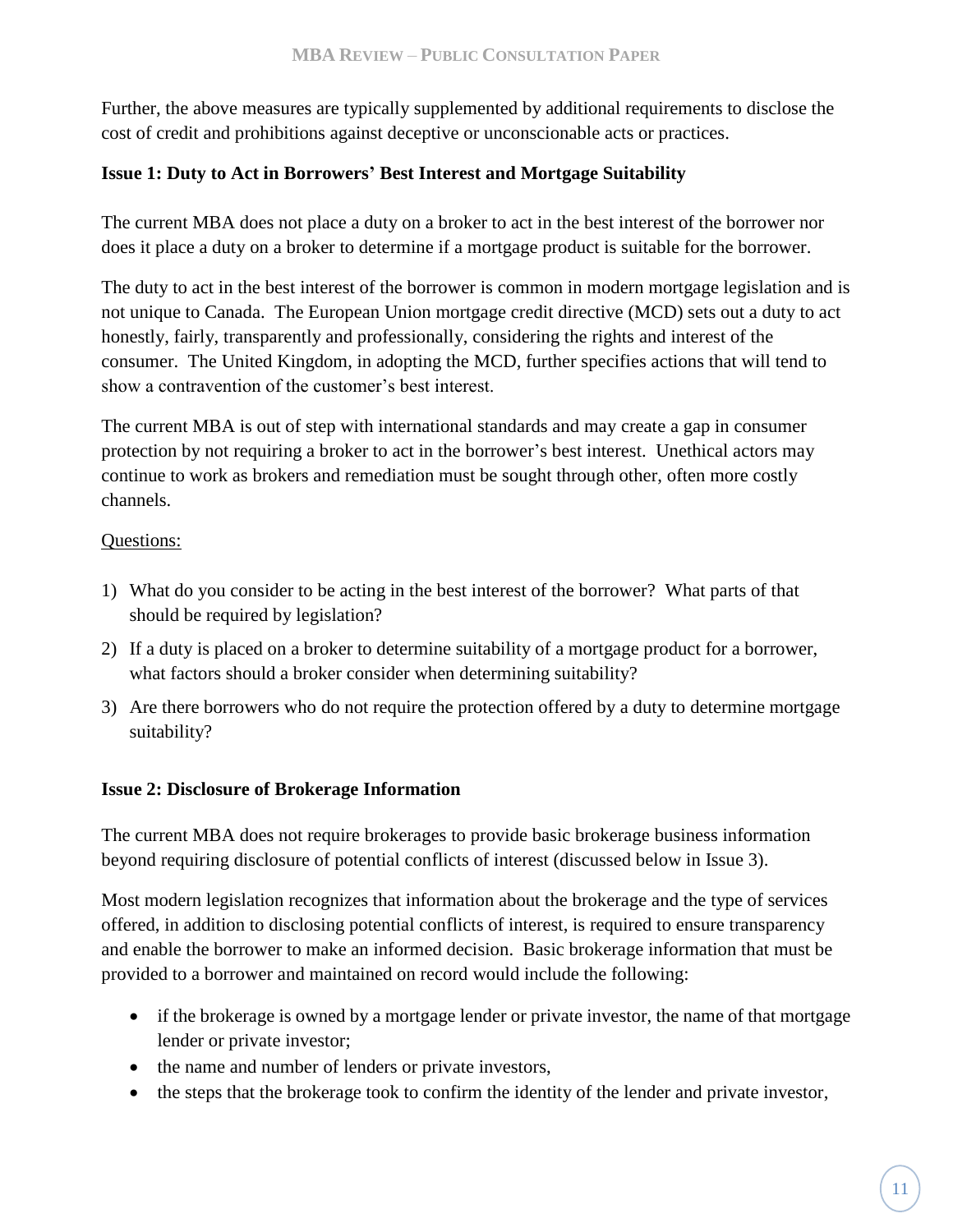- the fees, remuneration or penalties payable by the borrower in connection with the services offered by the mortgage brokerage, and
- potential conflicts of interest, (i.e., where the brokerage or a related person has an interest in the mortgage).

#### Question:

1) Is there information that should or should not be included in disclosures to borrowers?

#### <span id="page-14-0"></span>**Issue 3: Disclosure of Compensation Receivable or Payable**

Under the MBA, mortgage brokers are required to disclose interests in transactions. The disclosure must be made to the borrower and lender on a prescribed form (Form 10).<sup>5</sup>

The MBA does not prescribe the detailed information required to be disclosed to borrowers. As a result, the Registrar has published the Mortgage Broker Conflict of Interest Disclosure Guidelines and Frequently Asked Questions, which provides that brokers must disclose in dollar terms the commission and volume bonuses, plus other rewards, that a broker may receive.

Modernizing the legislation would include providing the Registrar with the ability to determine the form and manner of all filings including any required information to be disclosed to consumers. The legislation would allow the Registrar to be more responsive to changes in the industry and adjust the required forms as needed.

#### Question:

 $\overline{a}$ 

1) Are there any specific concerns with providing the Registrar with the flexibility to strengthen the MBA disclosure requirements as needed?

#### <span id="page-14-1"></span>**Issue 4: Disclosure of Cost of Credit for Home Equity Loans**

The *Business Practices and Consumer Protection Act* (BPCPA) amalgamated a number of consumer protection statutes and the *Cost of Consumer Credit Disclosure Act*. The consumer credit disclosure requirements were developed as a federal-provincial-territorial initiative to harmonize laws concerning the cost of consumer credit disclosure. The BPCPA requires mortgage brokers and lenders to provide disclosure to individuals who borrow primarily for personal, family or household purposes, regardless of whether the broker or lender is charging additional fees or expenses. 6

<sup>&</sup>lt;sup>5</sup> The form is not required if the borrower received the required information as part of an offering memorandum or prospectus.

 $6$  By referencing the BPCPA, the MBA adopts the provisions that deal with the disclosure of the cost of borrowing and broker conduct rules.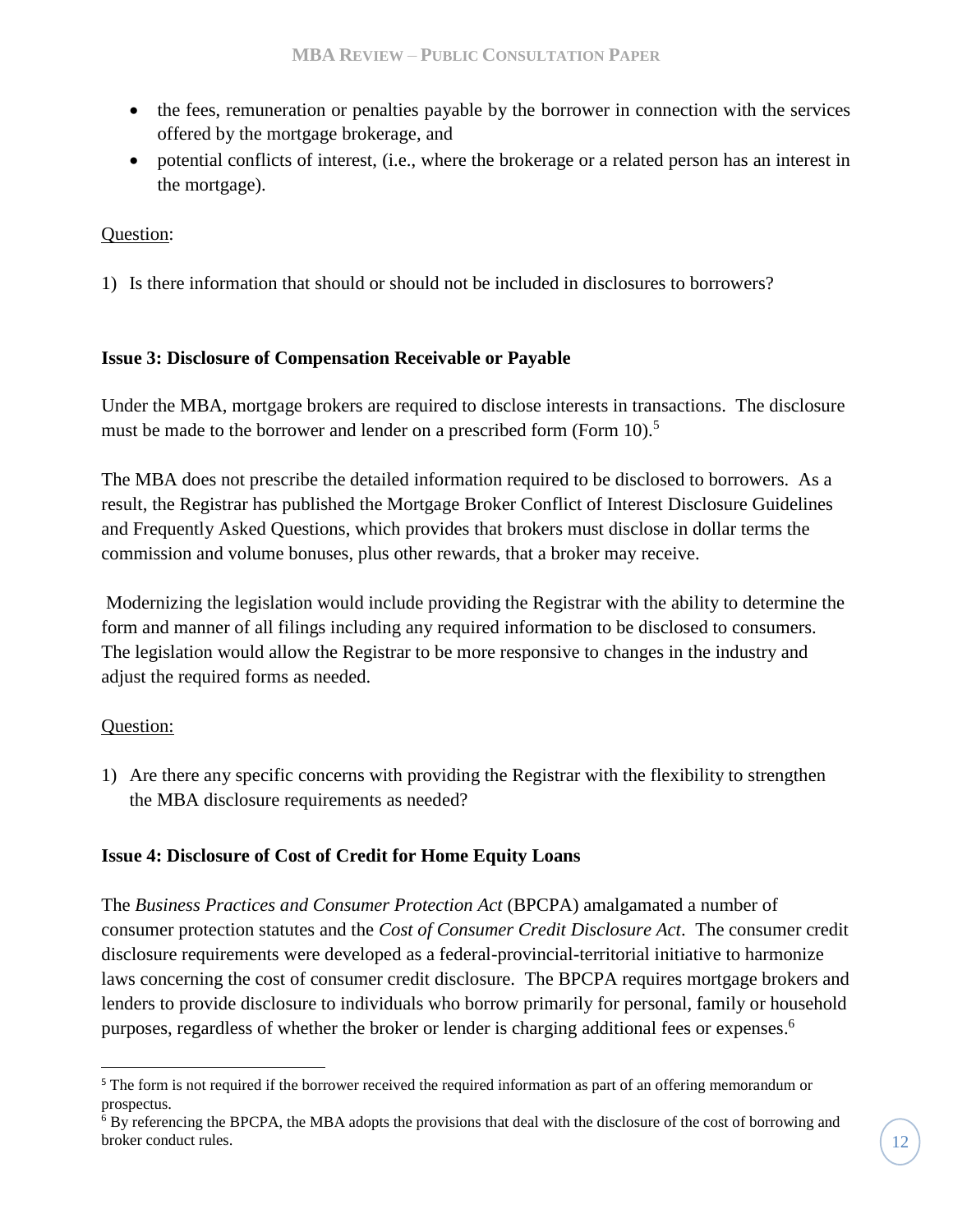While the MBA does not require that the cost of borrowing disclosure be provided to individuals who use their home equity to secure a business loan, this gap may create unnecessary risk to the residential housing market.

#### Question:

1) Is there a reason why disclosure of the cost of borrowing should not be required in every instance where an individual takes out a mortgage secured against residential property?

#### <span id="page-15-0"></span>**Issue 5: Reverse Mortgages**

While the MBA applies to reverse mortgages, it does not require any enhanced disclosure, which may be needed to protect the vulnerable populations most likely to access these products. In 2006, the British Columbia Law Institute and the Canadian Centre for Elder Law published a report on reverse mortgages. The report recommended that legislation should specifically address reverse mortgages, with a focus on enhanced disclosure requirements, an extended cooling-off period and independent counselling.

In surveying best practices across Canada, New Brunswick, Ontario and Saskatchewan currently require independent legal advice before a borrower can take out a reverse mortgage. The *Mortgage Act* of Manitoba sets rules for reverse mortgages to limit fees, provides for an extended cooling-off period and requires disclosure that highlights the effect of an interest rate change on the mortgage balance.

#### Questions:

- 1) What are the benefits and costs of requiring independent legal advice before taking out a reverse mortgage?
- 2) What is an appropriate extended cooling off period for reverse mortgages?
- 3) Should disclosure of the effects of an interest rate change on the mortgage balance be required for reverse mortgages?
- 4) Are there other disclosures or requirements that could better protect consumers not contemplated here?

#### <span id="page-15-1"></span>**DUTY TO LENDERS AND INVESTORS**

The current MBA does not place a duty to act in the best interest of a lender or private investor on mortgage brokers. The MBA also does not place a duty to determine if the mortgage is a suitable investment for an investor.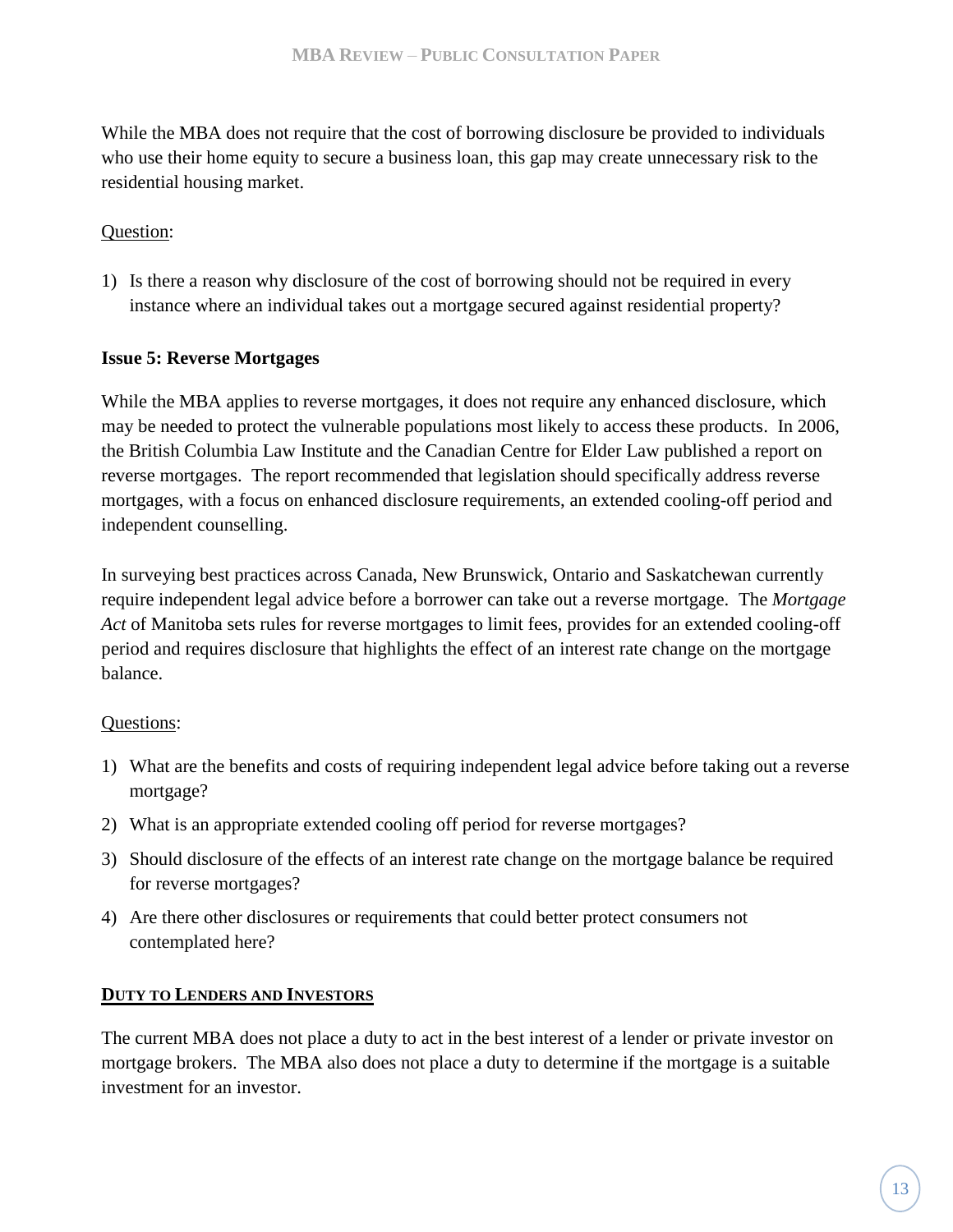Under modern mortgage legislation, in addition to the general duty to act fairly, honestly and in good faith in carrying out licensed activities, licencees that solicit, negotiate, arrange or provide advice to private investors in respect of an investment in a mortgage have a duty to act in the best interest of the private investor.

As an example, a private investor in New Brunswick, meaning everyone other than a corporation with \$5M or more in net realizable assets, a trustee of a registered pension plan, another mortgage broker or a government entity must act in a private lender's best interests.

A broker required to act in the best interest of a private investor must take reasonable steps to verify the identity of the investor, ensure the mortgage investment is suitable and provide the investor with:

- disclosure in respect of mortgage investment information,
- disclosure of material risks, and
- disclosure of potential conflicts of interest.

## <span id="page-16-0"></span>**Issue 1: Suitability of Investment**

The MBA requires disclosure of mortgage investment information (via Form 9) to all lenders and private investors, except if:

- $\bullet$  the borrower or the investor is a sophisticated person<sup>7</sup>,
- an offering memorandum or a prospectus has been provided in accordance with the *Securities Act,* or
- in the case of a mortgage that is part of a pool of mortgages, an interest in the pool is being offered as a security, as defined in the *Securities Act,* and the mortgage is fully guaranteed by the government of Canada or a province.

In contrast, under modern mortgage legislation, the suitability of the investment and related disclosure requirements are intended to apply only in respect of private investors. The disclosure requirements are focused on protecting persons who are the most likely to benefit from standard disclosure in respect of the mortgage investment.

#### Questions:

 $\overline{a}$ 

- 1) Should the duty to disclose mortgage information be amended and limited to private investors?
- 2) Should the mortgage broker duty to a private investor include determining mortgage investment suitability?

<sup>7</sup>A sophisticated person is defined and includes government bodies, banks, credit unions, insurance companies, trusts companies, mortgage brokers, registered investment dealers, portfolio managers and certain transactions with persons registered under the *Securities Act.*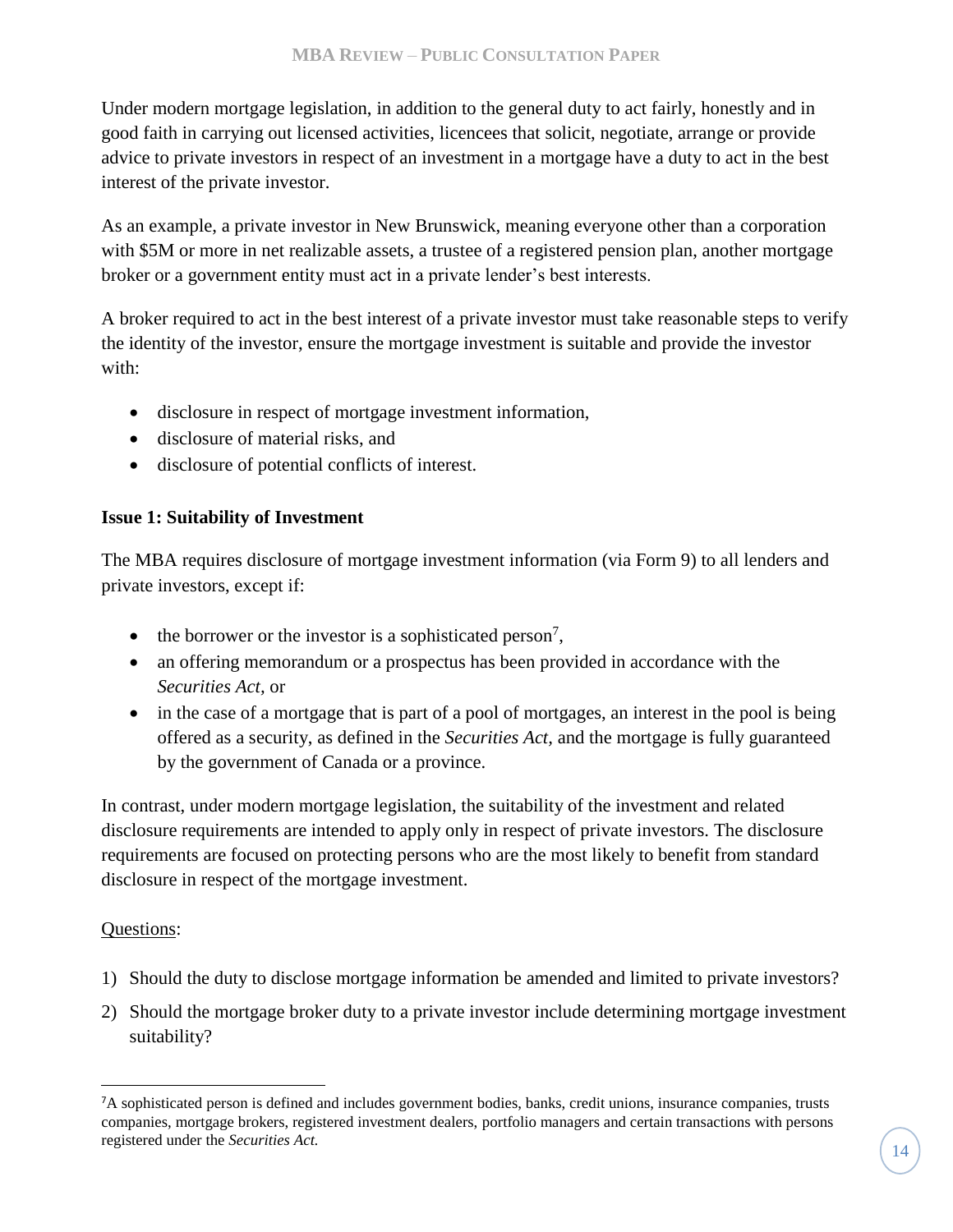#### <span id="page-17-0"></span>**Issue 2: Best Interest of Private Investor**

The current MBA does not include a duty to act in the best interest of an investor or lender nor does it limit a brokerage from simultaneously acting for both the borrower and the investor.

Modern mortgage legislation would set out that mortgage brokerages that solicit, negotiate, arrange or provide advice to private investors in respect of an investment in a mortgage have a duty to act in the best interest of the private investor, if the private investor is not represented by another brokerage. Additionally, some jurisdictions require that if a mortgage brokerage has a duty to act in the best interest of a private investor, the brokerage must ensure that the borrower is represented by another brokerage.

#### Questions:

 $\overline{a}$ 

- 1) Are there potential conflicts between the duties to a borrower as outlined above and acting in the best interest of a private investor?
- 2) What would be the effect, if any, on your mortgage brokerage business if you are prohibited from acting for both the borrower and the private investor in a mortgage transaction?

#### <span id="page-17-1"></span>**Issue 3:** *The Securities Act*

Since the late 1980's, the mortgage investment market has become increasingly complex, attracting both sophisticated and unsophisticated investors. Because mortgages sold as investments are generally securities within the meaning of the *Securities Act*, both the MBA and the *Securities Act* can apply to a person registered as a mortgage broker in BC.

The intent underlying the *Securities Act* is to protect investors and support fair capital markets by regulating companies, firms or individuals that issue, trade or provide advice on securities. To assist investors, companies offering securities for sale must generally file a prospectus and meet extensive continuous disclosure requirements, unless an exemption exists. In addition, firms and individuals trading or advising on securities must be registered under the *Securities Act*, unless an exemption exists.

Beginning January 1, 2019, mortgage investment entities  $(MIE)^8$  are now subject to the dealer registration regime, including 'know your client' and suitability requirements relating to:

- the general investment needs and objectives of their client and any other factors necessary for them to be able to determine whether a proposed purchase or sale is suitable ('know your client' or KYC); and
- the attributes and associated risks of the products they are recommending to clients (commonly referred to as know your product or KYP).

<sup>&</sup>lt;sup>8</sup> Mortgage investment entities include both mortgage investment corporations and mortgage syndications.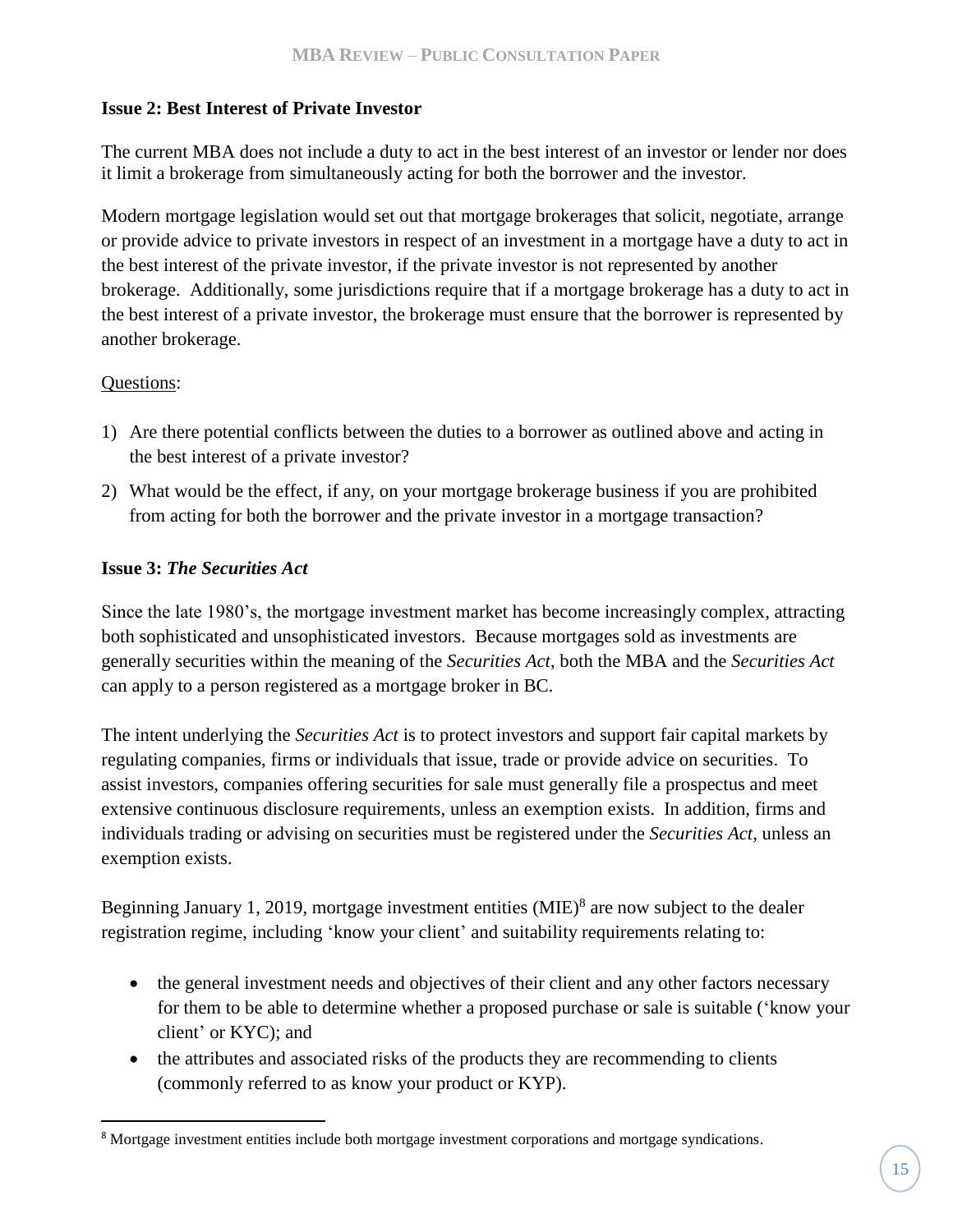Although a MIE must be registered under the MBA when lending, the Registrar has limited authority to regulate the capital raising activities of the MIE as that falls under the BC Securities Commission (investors buy shares in the MIE and not mortgages).

#### Question:

1) Does the current division of regulatory oversight between the *Securities Act* and the MBA create gaps or unnecessary duplication in regulation or oversight?

#### <span id="page-18-0"></span>**Issue 4: Disclosure of Compensation Receivable or Payable**

As discussed above, under the MBA, mortgage brokers are required to disclose interests in transactions to all borrowers and lenders. (via Form 10).

In contrast, modern mortgage broker legislation requires brokers to disclose actual or potential conflicts of interest only to private investors, so that the private investor may make an informed decision.

#### Question:

1) Should the disclosure to lenders of potential conflict of interests be limited and only required if the lender is a private investor?

#### <span id="page-18-1"></span>**MODERN REGULATORY REQUIREMENTS AND POWERS**

As noted above, the new Financial Services Authority has taken on all regulatory responsibilities relating to the credit union, insurance, trust, mortgage broker and pension sectors. Additionally, the Authority will become the sole regulator for real estate services by spring 2021.

Ensuring the Authority's regulatory powers are harmonized across the sectors (where appropriate) would increase efficiency and transparency across the broader financial services sector.

#### <span id="page-18-2"></span>**Issue 1: Regulations and Rule Making Powers**

The current MBA provides broad regulation making powers to the Lieutenant Governor in Council and more limited powers to the registrar.

Modern mortgage legislation provides rule making power to the regulator, for example in New Brunswick the Financial and Consumer Services Commission is given broad rule making power. Similarly, formal rule making power is provided to the Superintendent under the *Real Estate Services Act*, respecting licensing and regulating the provisions of real estate services and it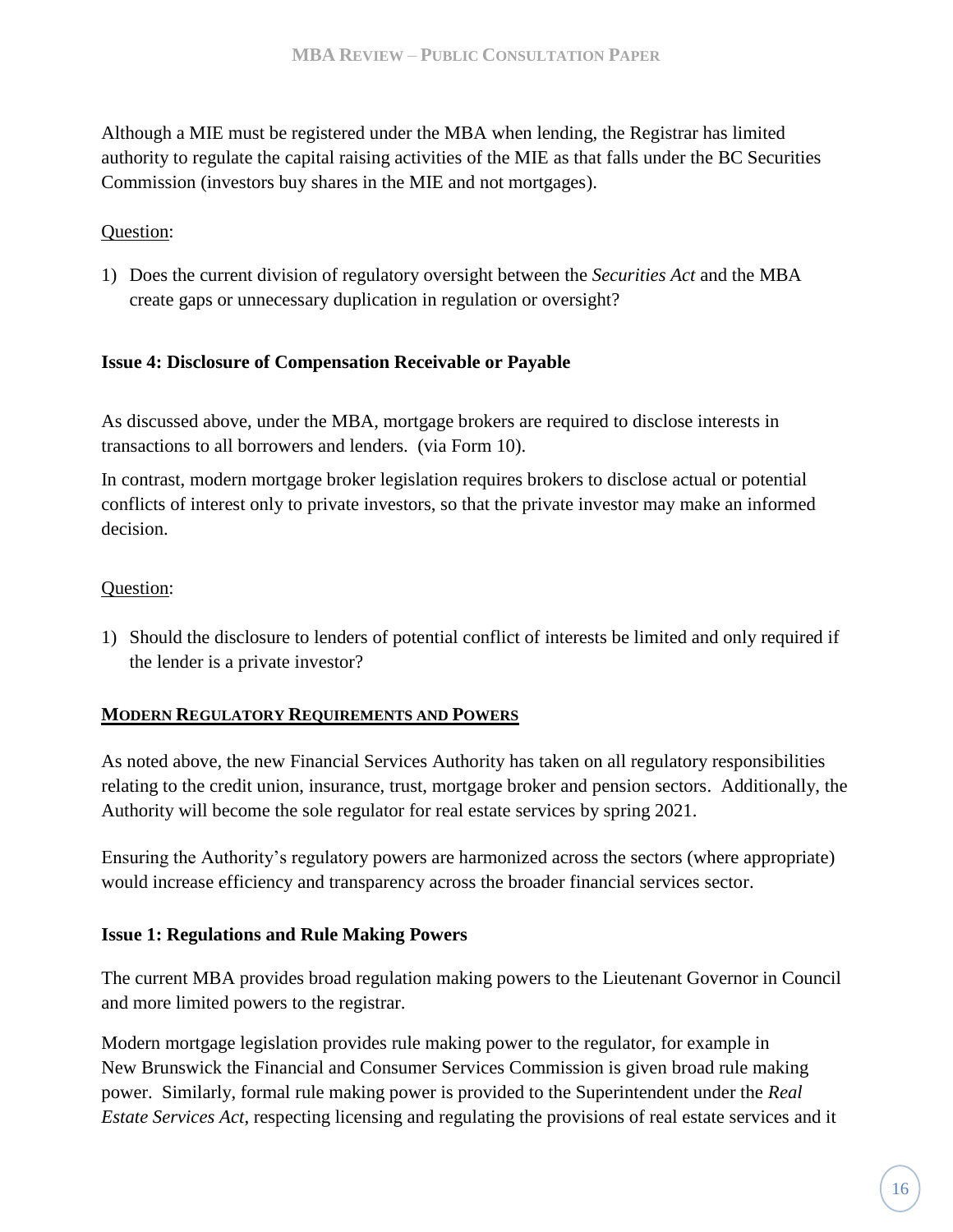is expected the Authority will take on this power once it becomes the sole regulator for real estate services in BC.

Before making or amending specific rules, the Minister's consent would be required.

Question:

1) Please, provide your views on the Authority being provided with the power to make rules under the MBA?

## <span id="page-19-0"></span>**Issue 2: Annual Information Returns**

Currently, annual filing requirements under the MBA are limited. A mortgage broker is required to file either a declaration that they do not handle trust funds, or to file a report on the trust funds, including an accountant's report.

Modern mortgage legislation requires mortgage brokerages and administrators to file annual information returns, which are then used by regulators to identify, assess and monitor risk. The filings are completed by the managing broker and typically include the following information:

- Contact information including all locations and an address for service,
- Types of licensed activities carried on during the year,
- Number of brokers and broker associates,
- Number and dollar amount of mortgages placed, by type of mortgage and by type of lender,
- Errors and omission insurance coverage, claims and payouts, and
- A description of any complaints made to the brokerage regarding the brokerage or any of its associated brokers.

If the brokerage does not handle trust funds, a declaration to that effect would be filed. If the brokerage handles trust funds, audited financial statements would be filed.

The annual information filings would support the continuous licensing system and provide the regulator with up to date information on the industry.

The audited financial statements would support the prudential supervision of those mortgage brokerages and administrators that handle trust funds. For example, licencees in New Brunswick that hold trust funds must maintain at least \$25,000 in working capital.

## Questions:

1) What concerns, if any, would you have with requiring an annual information return from all brokerages and administrators?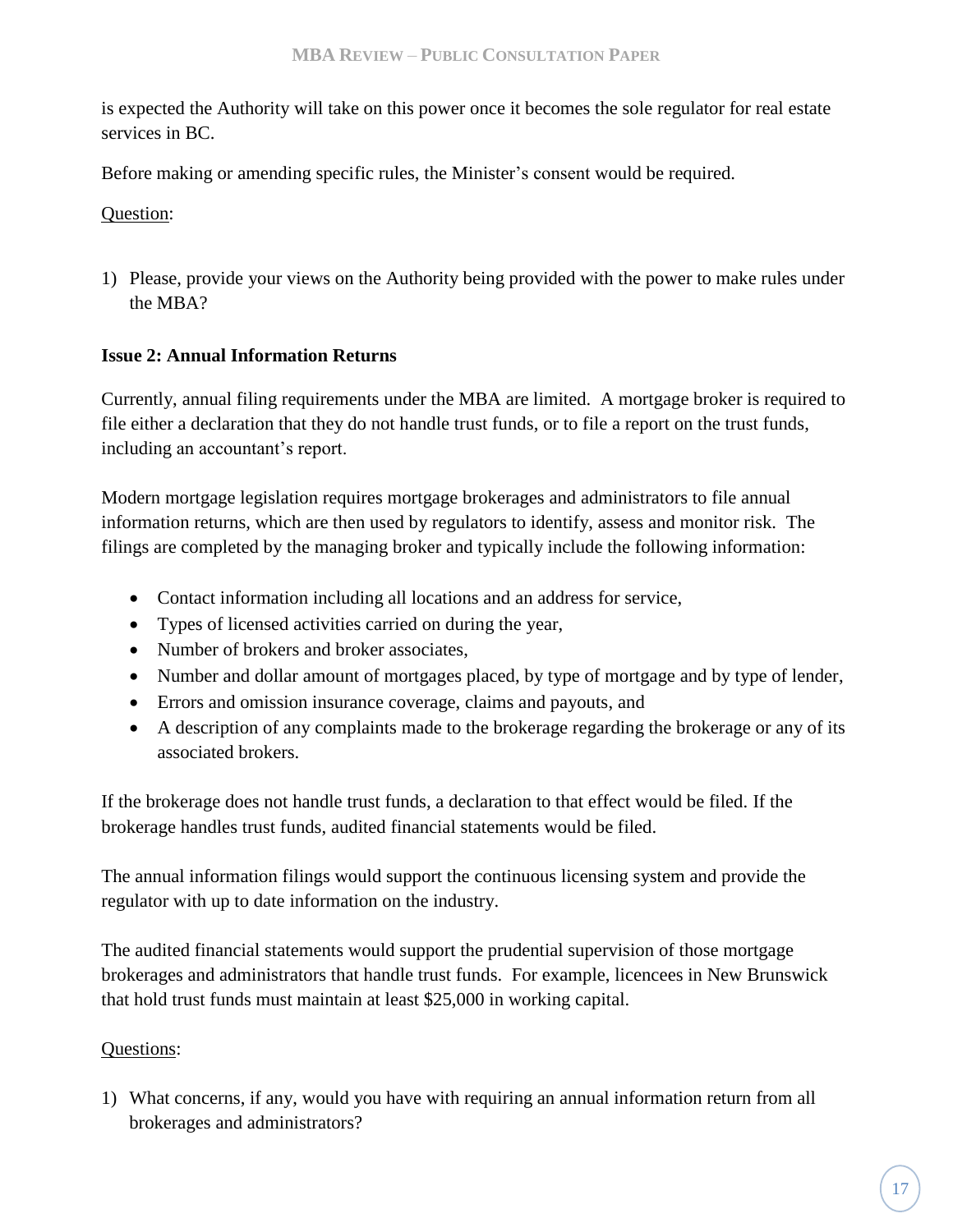2) What are the expected impacts to your business in requiring audited financial statements in place of an accountant's report on trust funds.

### <span id="page-20-0"></span>**Issue 3: Enforcement and the BPCPA**

The MBA not only adopts by reference provisions of the BPCPA that deal with the disclosure of the cost of borrowing and broker conduct rules, it also adopts the related BPCPA enforcement provisions. The Registrar may exercise the BPCPA enforcement provisions in respect of inspections, undertakings, freeze orders, administrative penalties and court proceedings. Navigating the requirements under the MBA is made more complex where the same or similar enforcement powers are dealt with in both the MBA and the BPCPA.

Modern mortgage legislation would provide for enforcement provisions based on their specific jurisdiction. In Ontario, for example, the regulatory framework provides for all enforcement powers within the mortgage legislation. In contrast, New Brunswick mortgage transactions may be subject to both the mortgage legislation and the *Cost of Credit Disclosure and Payday Loans Act*.

#### Questions:

- 1) Would the administrative and enforcement provisions be clearer if they were all embedded directly in the MBA, and not split between the MBA and the BPCPA?
- 2) If enforcement provisions continue to be split, are there clarifications that could be made in the MBA to reduce complexity and uncertainty?

#### <span id="page-20-1"></span>**Issue 4: Enforcement**

The MBA provides the Registrar with enforcement powers to take effective action against noncompliant mortgage brokers. Specifically, the Registrar may investigate, summon witnesses, and inspect the affairs and records of a person and may:

- suspend or cancel a registration;
- issue orders requiring a person to take specified actions;
- levy administrative penalties of up to \$50,000;
- issue cease and desist orders and
- enforce orders by filing them with the courts.

Mortgage brokers and submortgage brokers are generally entitled to a hearing before these powers are enforced. A person affected by a direction, decision or order of the Registrar is entitled to be heard and can make an appeal to the Financial Services Tribunal. The Tribunal's decisions are final, but subject to judicial review.

The maximum dollar amount of administrative penalties imposed to deter non-compliance in other consumer protection statutes have been substantially increased. For example, the *Real Estate*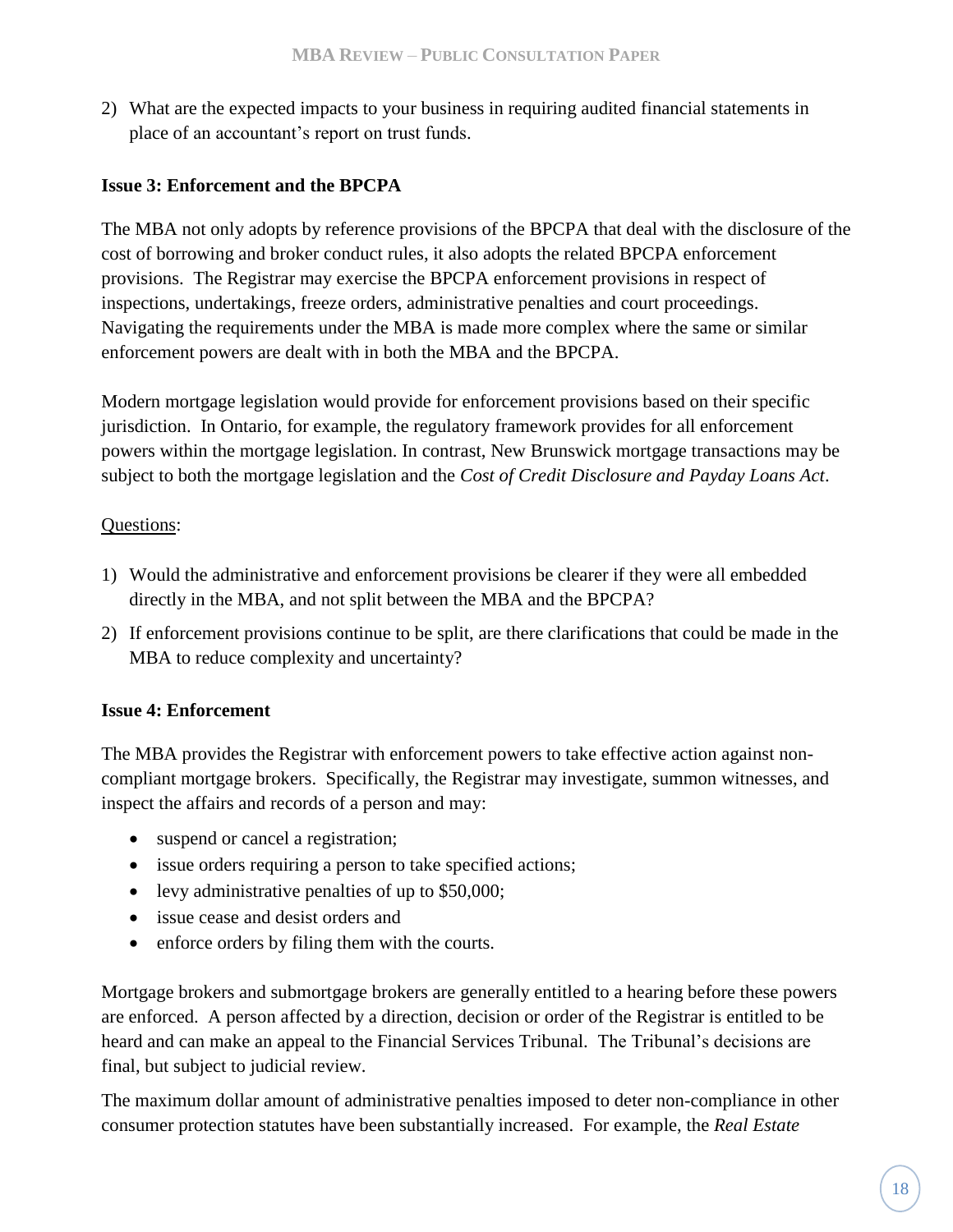*Services Act* maximum administrative penalty was increased from \$20,000 to \$500,000 for brokerages and from \$10,000 to \$250,000 in any other case.

## Questions:

- 1) Do you have any suggestions on ways to further improve enforcement powers and remedies?
- 2) Given the significant monetary value of mortgages and the significant increase to penalties provided in other legislation that regulates real estate services is the current \$50,000 limit on the administrative penalties still appropriate?

## <span id="page-21-0"></span>**CONCLUDING REMARKS**

Thank you for taking the time to read through this paper and engage with the ideas and issues it addresses. Your input will help inform government's decision on replacing the MBA with modern legislation.

Please send your comments to **[MBAReview@gov.bc.ca](mailto:MBAReview@gov.bc.ca)** or:

Attn: Policy and Legislation Division MBA Review Ministry of Finance PO BOX 9418 Stn Prov Govt Victoria, BC V8W 9W1

The consultation period is open until March 13, 2019.

#### **Public Nature of Consultation Process**

The Ministry of Finance will share comments it receives with other branches of government, specifically the BC Financial Services Authority, who is responsible for the administration of the MBA.

Freedom of information legislation may require that responses be made available to members of the public who request access.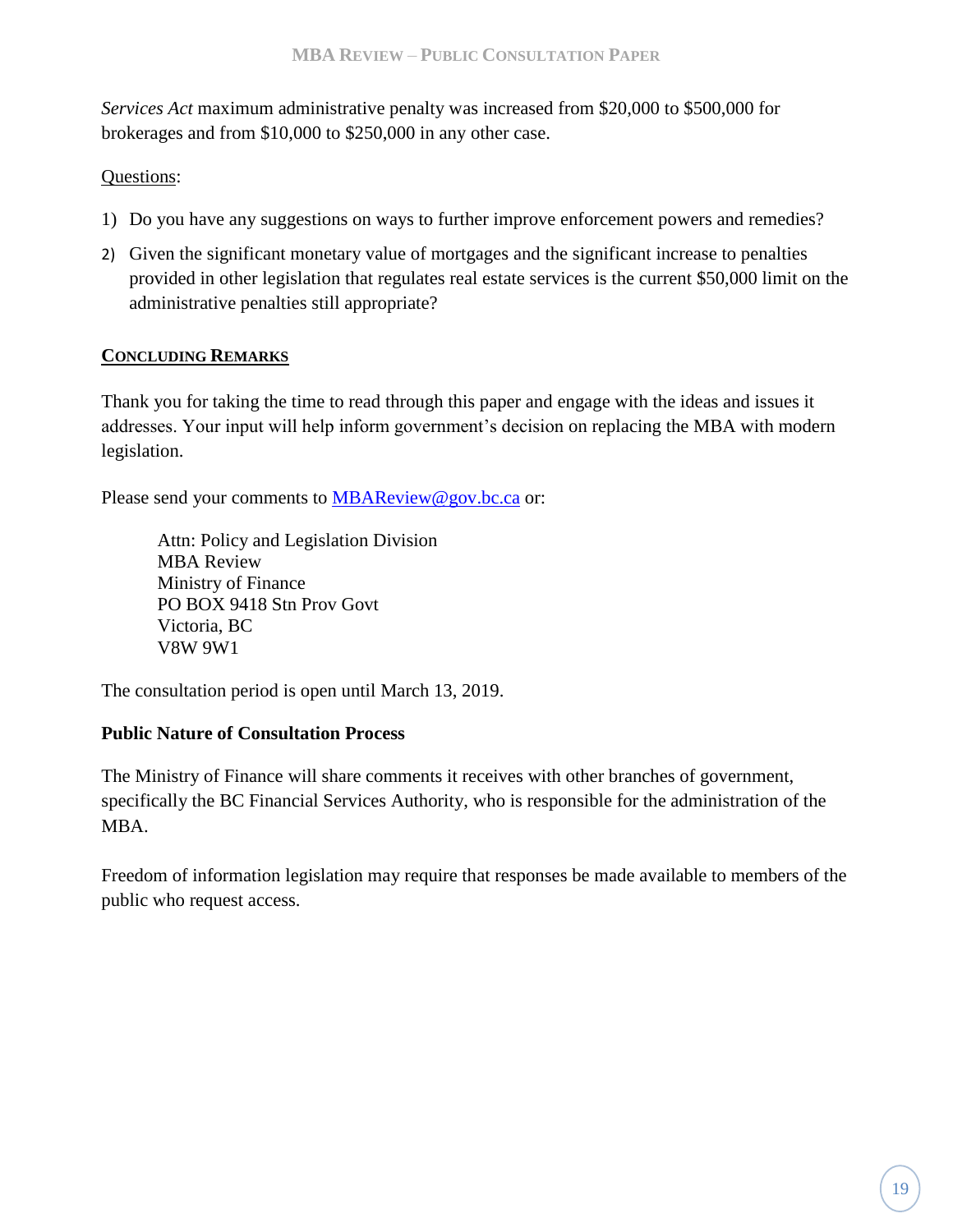# <span id="page-22-0"></span>**GLOSSARY**

**"BCFSA"** is the BC Financial Services Authority established under the *Financial Services Authority Act* a new Crown entity that replaces FICOM.

**"BPCPA"** is the *Business Practices and Consumer Protection Act*, a consumer protection statute.

**"Expert Panel"** is the Expert Panel on Money Laundering in BC Real Estate appointed by the Minister of Finance in September 2018 to review money laundering in the real estate sector after two independent reports revealed that B.C.'s real estate market is vulnerable to criminal activity and market manipulation.

**"FICOM"** refers to the Financial Institutions Commission appointed by the Lieutenant Governor in Council which had statutory authority for the regulation of financial institutions in BC.

**"FINTRAC"** Financial Transaction Reporting and Analysis Centre: federal financial intelligence unit

**"modern mortgage legislation"** include the New Brunswick, Ontario and Saskatchewan mortgage legislation that provides the regulatory framework for mortgage brokers.

**"MBA"** is the *Mortgage Brokers Act*, the BC legislation that provides the regulatory framework for mortgage brokers.

**"MCD**" is the European Commission Mortgage Credit - [Directive 2014/17](https://ec.europa.eu/info/law/mortgage-credit-directive-2014-17-eu_en)

**"PCMLTFA"** *– Proceeds of Crime (Money Laundering) and Terrorist Financing Act:* federal anti-money laundering legislation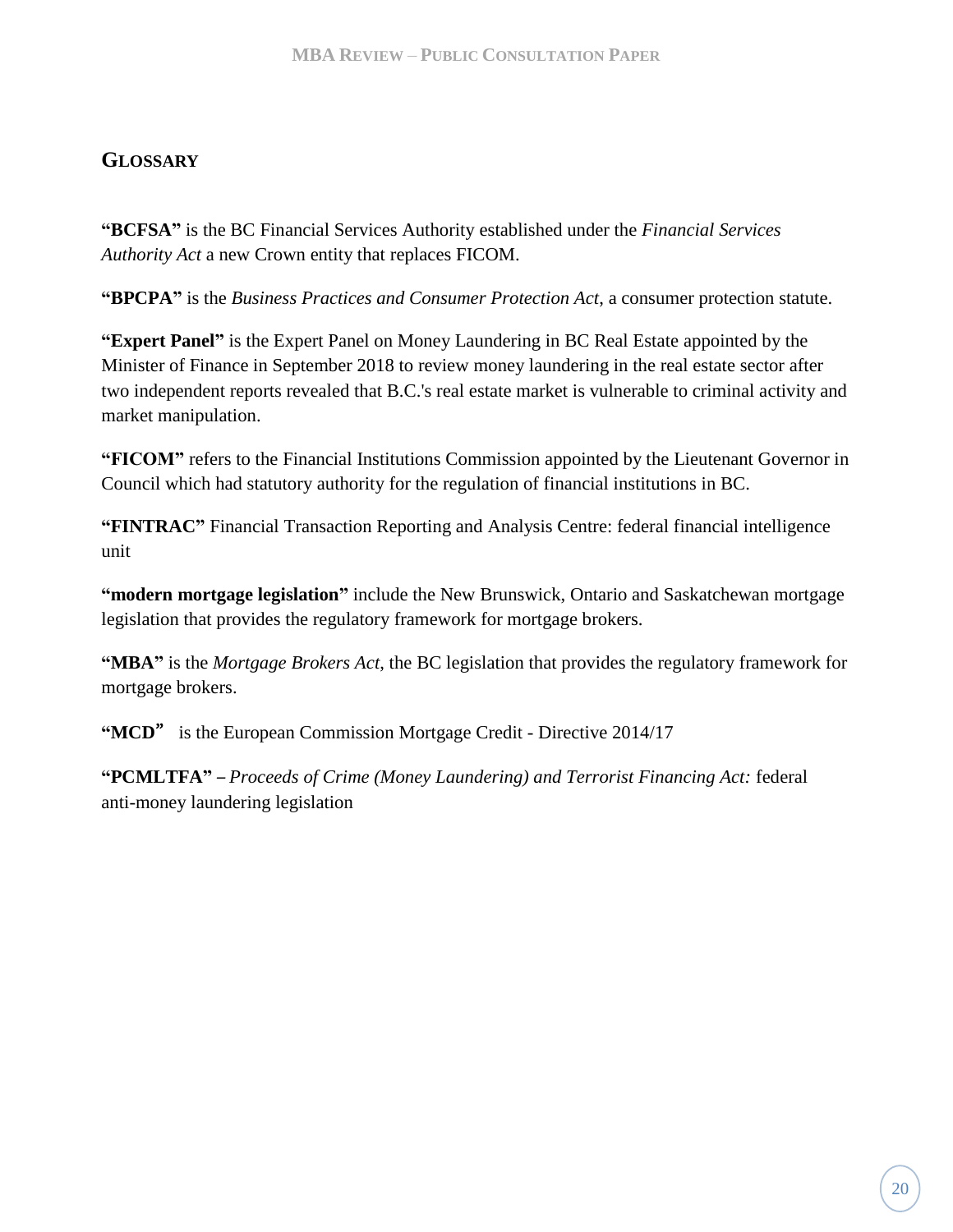## <span id="page-23-0"></span>**APPENDIX A– EXPERT PANELAND RECOMMENDATIONS**

The *Mortgage Broker Act* (MBA) is not a modern statute and does not provide a solid basis for the regulation of the industry, especially mortgage lenders that are not financial institutions. Currently it is unclear exactly which lenders are subject to the Act, and many that should be regulated are not registered. The Act should be replaced.

New legislation would:

- establish business authorization requirements for all mortgage lenders except individuals lending to a small number of friends and family;
- include modern regulatory powers and requirements;
- establish a governance structure with designated management responsible for compliance within mortgage intermediaries and mortgage lenders, as well as compliance requirements placed on employees within the organization; and
- make a distinction between regulation of the intermediary function and the lending function, with appropriate provisions for both aspects of the industry.

Those using mortgages as a money laundering tool either directly or through currently unregulated lenders should be subject to regulatory action under the new act, which would also enhance the market conduct public protection that the MBA was originally intended to provide. A modern MBA would require additional regulatory resources to be effective, and this should be funded on a user-pay basis by regulated entities. The Panel recognizes that FICOM is currently undergoing considerable change. Implementing a new MBA would place additional changemanagement responsibilities on the organization. A new MBA would also place additional compliance costs on those currently registered under the MBA and those who would be regulated for the first time.

*Recommendation 9:* Replace the MBA with a modern regulatory statute that is effective in regulating all those in the business of mortgage lending, with few exceptions

*Recommendation 19*: The BC government should require BC regulators of reporting entities to enforce compliance with PCMLTFA requirements and provide training and education to assist them in doing so, in cooperation with FINTRAC.

*Recommendation 25:* The BC government should ensure that all those in the mortgage lending business should be required under provincial legislation to conduct and maintain know-yourcustomer records and records of the source of mortgage payment funds from borrowers, until such requirements are placed on mortgage lending businesses by the federal government